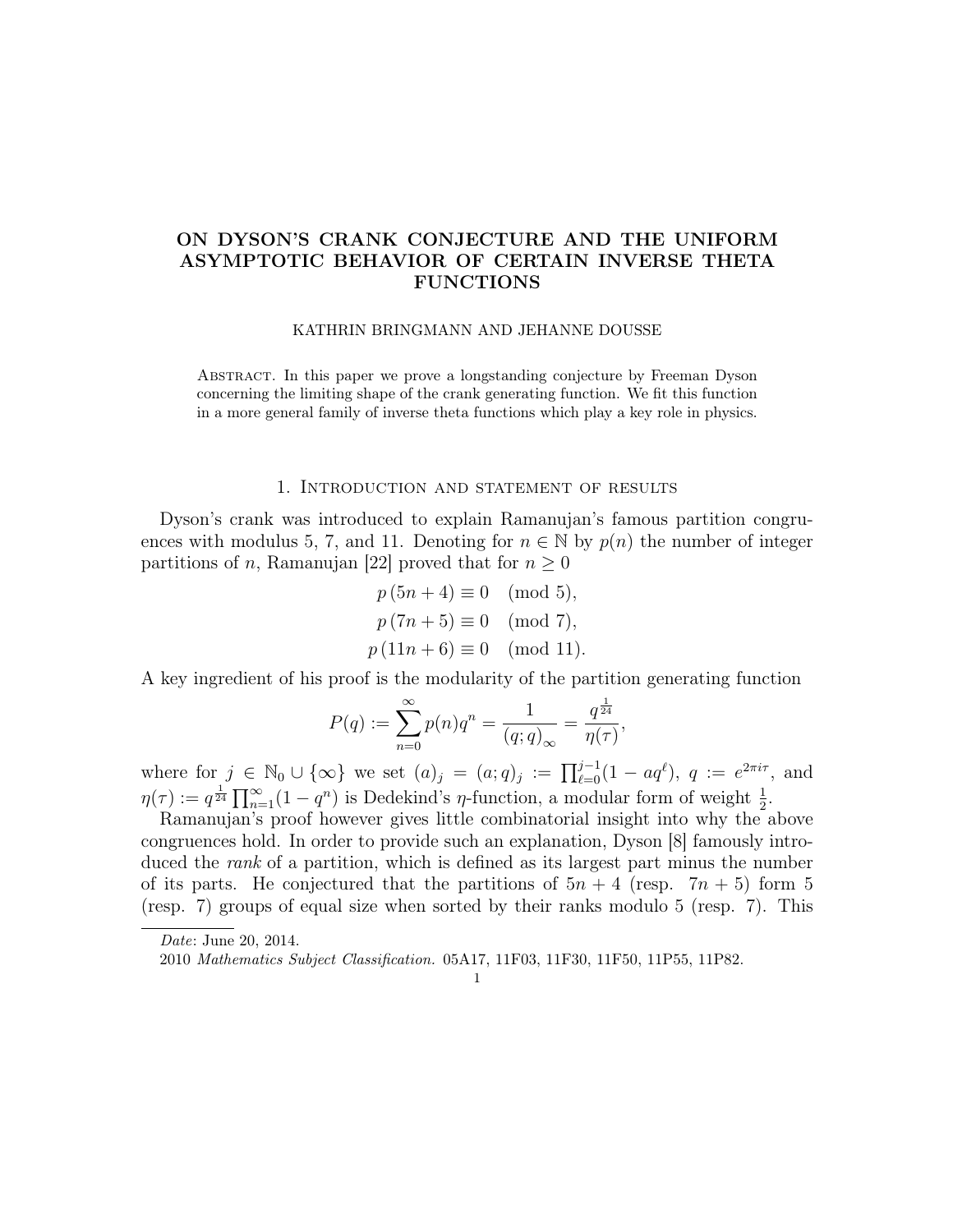conjecture was proven by Atkin and Swinnerton-Dyer [4]. Ono and the first author [7] showed that partitions with given rank satisfy also Ramanujan-type congruences. Dyson further postulated the existence of another statistic which he called the "crank" and which should explain all Ramanujan congruences. The crank was later found by Andrews and Garvan [1, 12]. If for a partition  $\lambda$ ,  $o(\lambda)$  denotes the number of ones in  $\lambda$ , and  $\mu(\lambda)$  is the number of parts strictly larger than  $o(\lambda)$ , then the *crank* of  $\lambda$  is defined as

$$
\text{crank}(\lambda) := \begin{cases} \text{ largest part of } \lambda & \text{if } o(\lambda) = 0, \\ \mu(\lambda) - o(\lambda) & \text{if } o(\lambda) > 0. \end{cases}
$$

Denote by  $M(m, n)$  the number of partitions of n with crank m. Mahlburg [19] then proved that partitions with fixed crank also satisfy Ramanujan-type congruences. In this paper, we solve a longstanding conjecture by Dyson [9] concerning the limiting shape of the crank generating function.

Conjecture 1.1 (Dyson). As  $n \to \infty$  we have

$$
M(m, n) \sim \frac{1}{4} \beta \text{sech}^2 \left(\frac{1}{2}\beta m\right) p(n)
$$

with  $\beta := \frac{\pi}{\sqrt{6n}}$ .

Dyson then asked the question about the precise range of  $m$  in which this asymptotic holds and about the error term. In this paper, we answer all of these questions.

**Theorem 1.2.** The Dyson-Conjecture is true. To be more precise, if  $|m| \leq \frac{1}{\pi\sqrt{6}}$ √  $\overline{n} \log n,$ we have as  $n \to \infty$ 

$$
M(m,n) = \frac{\beta}{4} \mathrm{sech}^2\left(\frac{\beta m}{2}\right) p(n) \left(1 + O\left(\beta^{\frac{1}{2}} |m|^{\frac{1}{3}}\right)\right). \tag{1.1}
$$

Remarks.

- 1. For fixed  $m$  one can directly obtain asymptotic formulas since the generating function is the convolution of a modular form and a partial theta function [6]. However, Dyson's conjecture is a bivariate asymptotic. Indeed, this fact is the source of the difficulty of this problem.
- 2. We note that Theorem 1.2 is of a very different nature than known asymptotics in the literature. For example, the partition function can be approximated as

$$
p(n) = M(n) + O(n^{-\alpha}),
$$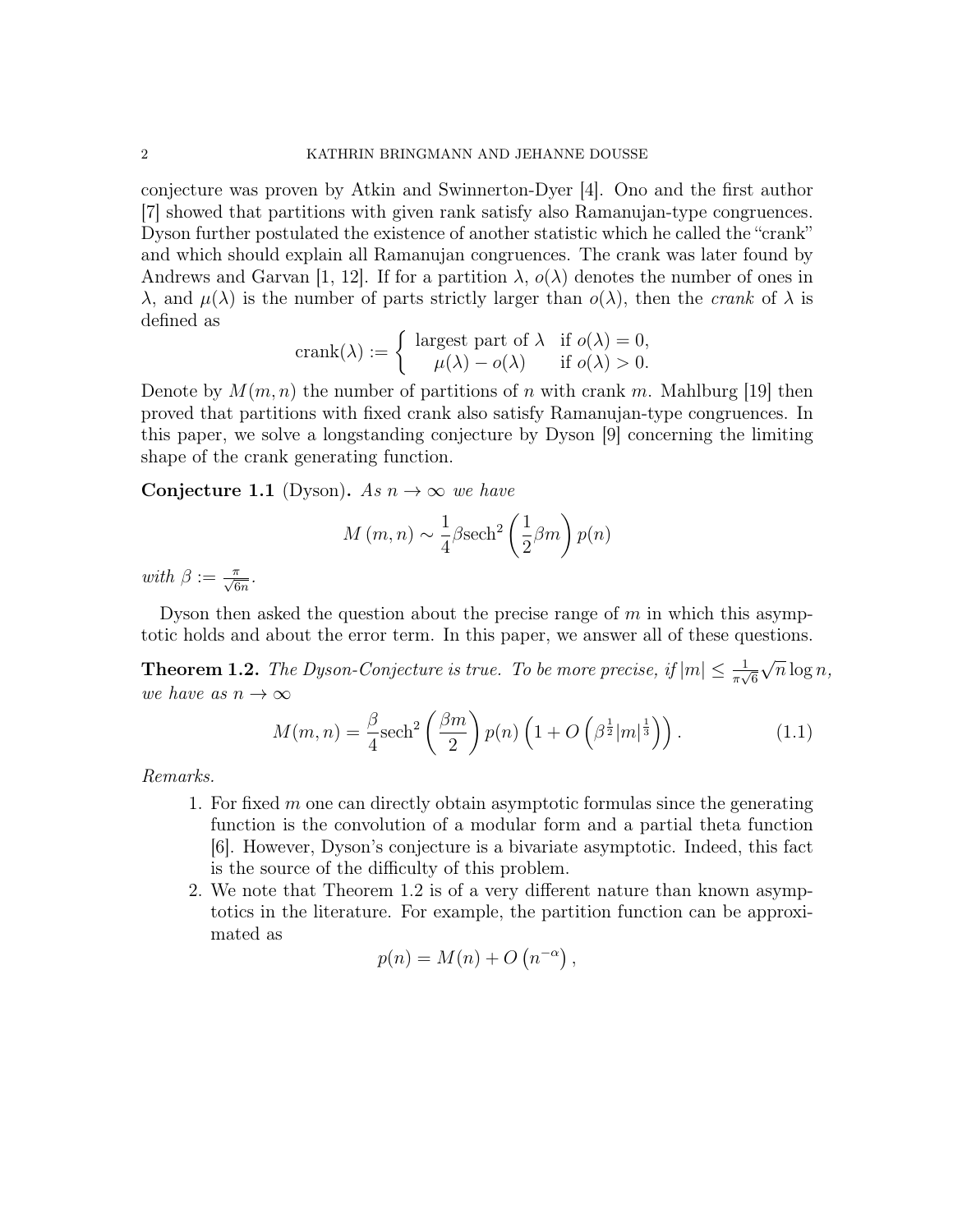where  $M(n)$  is the main term which is a sum of varying length of Kloosterman sums and Bessel functions and  $\alpha > 0$ . Rademacher [20] obtained  $\alpha = \frac{3}{8}$  $\frac{3}{8}$ , Lehmer improved this to  $\frac{1}{2} - \varepsilon$  and Folsom and Masri [11] in their recent work obtained an impressive error of  $n^{-\delta}$  for some absolute  $\delta > \frac{1}{2}$ . Our result has a very different flavor due to the nonmodularity of the generating function and the bivariate asymptotics.

3. In fact we could replace the error by  $O(\beta^{\frac{1}{2}}m\alpha^2(m))$  for any  $\alpha(m)$  such that  $\log n$  $\frac{\log n}{n^{\frac{1}{4}}} = o(\alpha(m))$  for all  $|m| \leq \frac{1}{\pi\sqrt{6}}$  $\frac{y}{4}$  $\overline{n} \log n$  and  $\beta m \alpha(m) \to 0$  as  $n \to \infty$ . Here we chose  $\alpha(m) = |m|^{-\frac{1}{3}}$  to avoid complicated expressions in the proof.

A straightforward calculation shows

Corollary 1.3. Almost all partitions satisfy Dyson's conjecture. To be more precise

$$
\sharp \left\{ \lambda \vdash n \vert \operatorname{crank}(\lambda) \vert \le \frac{\sqrt{n}}{\pi \sqrt{6}} \log n \right\} \sim p(n). \tag{1.2}
$$

Remarks.

- 1. We thank Karl Mahlburg for pointing out Corollary 1.3 to us.
- 2. We can improve (1.2) and give the size of the error term.

Dyson's conjecture follows from a more general result concerning the coefficients  $M_k(m, n)$  defined for  $k \in \mathbb{N}$  by

$$
\mathcal{C}_{k}(\zeta;q) = \sum_{n=0}^{\infty} \sum_{m=-\infty}^{\infty} M_{k}(m,n) \, \zeta^{m} q^{n} := \frac{(q)_{\infty}^{2-k}}{(\zeta q)_{\infty} (\zeta^{-1} q)_{\infty}}.
$$

Note that  $M(m, n) = M_1(m, n)$ . Denoting by  $p_k(n)$  the number of partitions of n allowing  $k$  colors, we have.

**Theorem 1.4.** For k fixed and  $|m| \leq \frac{1}{6\beta_k} \log n$ , we have as  $n \to \infty$ 

$$
M_k(m,n) = \frac{\beta_k}{4} \operatorname{sech}^2\left(\frac{\beta_k m}{2}\right) p_k(n) \left(1 + O\left(\beta_k^{\frac{1}{2}} |m|^{\frac{1}{3}}\right)\right),
$$

with  $\beta_k := \pi \sqrt{\frac{k}{6n}}$  $\frac{k}{6n}$  .

Remarks.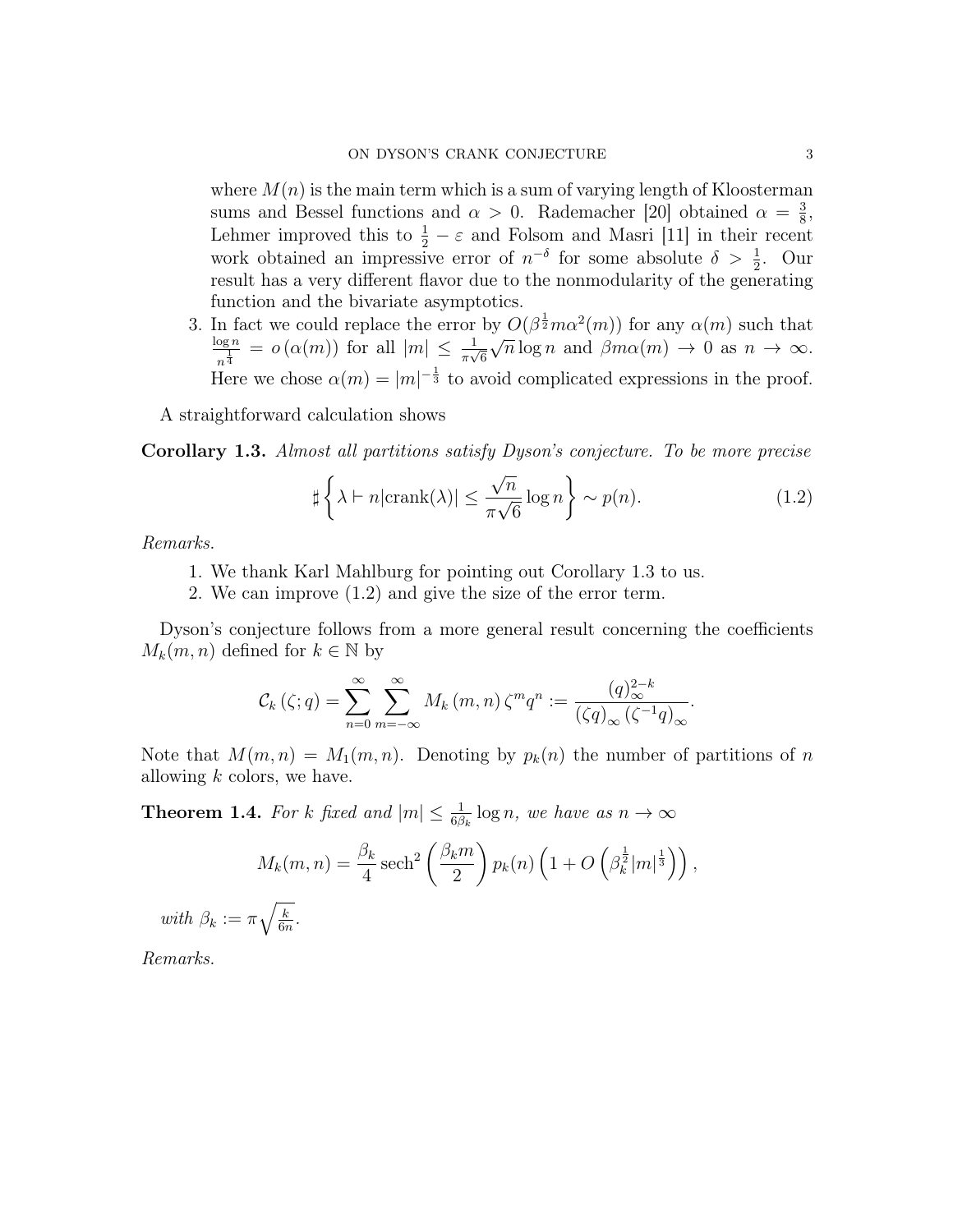### 4 KATHRIN BRINGMANN AND JEHANNE DOUSSE

- 1. We note that for  $k \geq 3$ , the functions  $C_k(\zeta;q)$  are well-known to be generating functions of Betti numbers of moduli spaces of Hilbert schemes on  $(k -$ 3)−point blow-ups of the projective plane [13] (see also [6] and references therein). The results of this paper immediately gives the limiting profile of the Betti numbers for large second Chern class of the sheaves. Recently, Hausel and Rodriguez-Villegas [16] also determined profiles of Betti numbers for other moduli spaces.
- 2. Note that our method of proof would allow determining further terms in the asymptotic expansion of  $M_k(m, n)$ .
- 3. Again we could replace the error by  $O(\beta_k^{\frac{1}{2}} m \alpha_k^2(m))$  for any  $\alpha_k(m)$  such that  $\log n$  $\frac{\log n}{(kn)^{\frac{1}{4}}} = o(\alpha_k(m))$  for all  $|m| \leq \frac{1}{6\beta_k} \log n$  and  $\beta_k m \alpha_k(m) \to 0$  as  $n \to \infty$ .
- 4. The function  $\mathcal{C}_k$  can also be represented as a so-called Lerch sum. To be more precise, we have [1]

$$
\sum_{\substack{m\in\mathbb{Z} \\ n\geq 0}} M(m,n) \zeta^m q^n = \frac{1-\zeta}{(q)_{\infty}} \sum_{n\in\mathbb{Z}} \frac{(-1)^n q^{\frac{n(n+1)}{2}}}{1-\zeta q^n}.
$$
 (1.3)

This representation, which was a key representation in [6], is not used in this paper.

- 5. The special case  $k = 2$  yields the birank of partitions [14].
- 6. We expect that our methods also apply to show an analogue of (1.1) for the rank. The case of fixed  $m$  is considered in upcoming work by Byungchan Kim, Eunmi Kim, and Jeehyeon Seo [17].

This paper is organized as follows. In Section 2, we recall basic facts on modular and Jacobi forms which are the base components of  $\mathcal{C}_k$  and collect properties on Euler polynomials. In Section 3, we determine the asymptotic behavior of  $\mathcal{C}_k$ . In Section 4, we use Wright's version of the Circle Method to finish the proof of Theorem 1.4. In Section 5, we illustrate Theorem 1.2 numerically.

### **ACKNOWLEDGEMENTS**

The research of the first author was supported by the Alfried Krupp Prize for Young University Teachers of the Krupp foundation and the research leading to these results has received funding from the European Research Council under the European Union's Seventh Framework Programme (FP/2007-2013) / ERC Grant agreement n. 335220 - AQSER. Most of this research was conducted while the second author was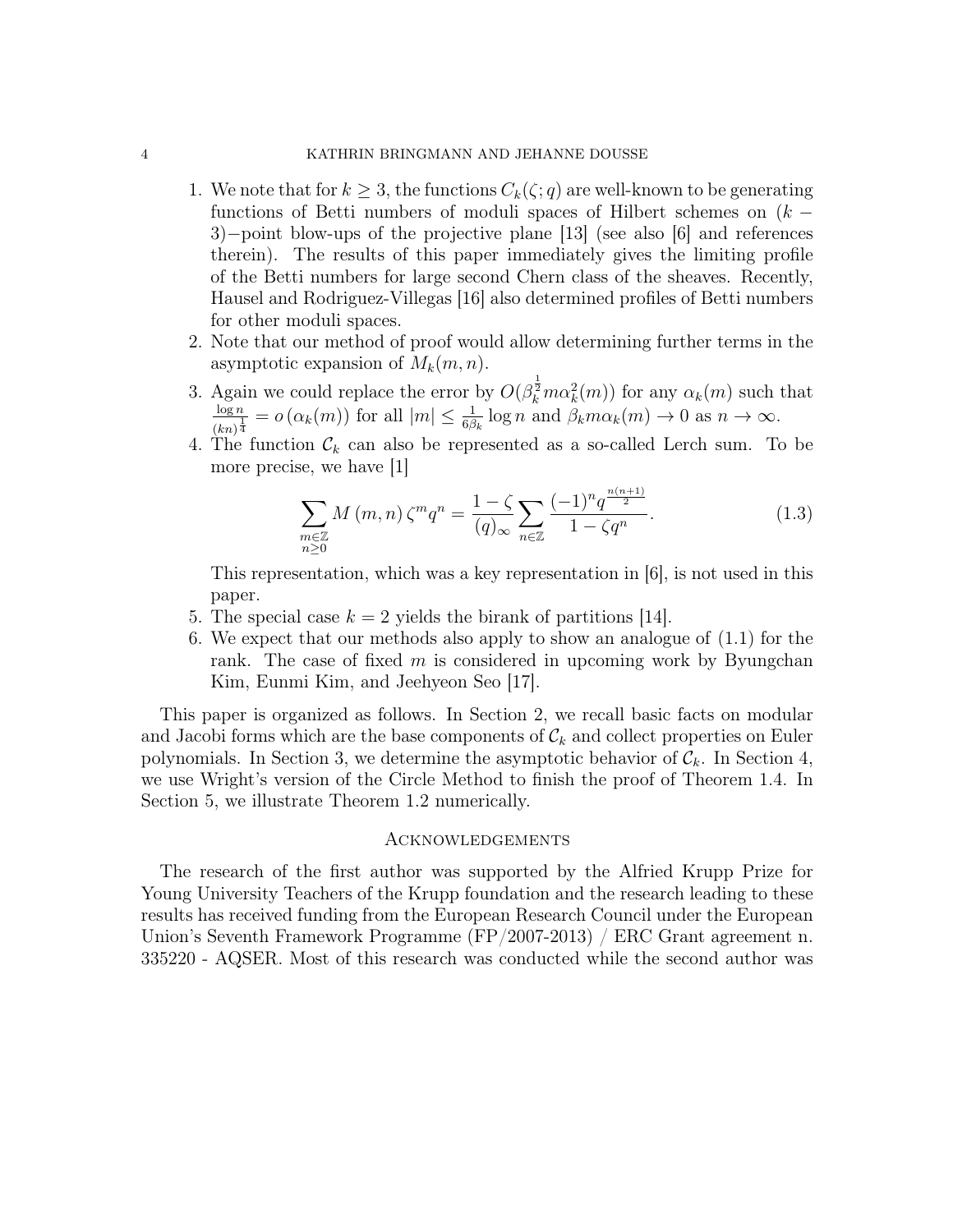visiting the University of Cologne funded by the Krupp foundation. The first author thanks Freeman Dyson and Jan Manschot for enlightening conversation. Moreover we thank Michael Mertens, Karl Mahlburg, and Larry Rolen for their comments on an earlier version of this paper. Moreover we thank the referee for valuable comments that improved the exposition of this paper.

### 2. Preliminaries

2.1. Modularity of the generating functions. A key ingredient of our asymptotic results is to employ the modularity of the functions  $\mathcal{C}_k$ . To be more precise, we write (throughout  $q := e^{2\pi i \tau}$ ,  $\zeta := e^{2\pi i w}$  with  $\tau \in \mathbb{H}$ ,  $w \in \mathbb{C}$ )

$$
\mathcal{C}_{k}\left(\zeta;q\right) = \frac{i\left(\zeta^{\frac{1}{2}} - \zeta^{-\frac{1}{2}}\right)q^{\frac{k}{24}}\eta^{3-k}(\tau)}{\vartheta\left(w;\tau\right)},\tag{2.1}
$$

where

$$
\eta(\tau) := q^{\frac{1}{24}} \prod_{n=1}^{\infty} (1 - q^n),
$$
  

$$
\vartheta(w; \tau) := i \zeta^{\frac{1}{2}} q^{\frac{1}{8}} \prod_{n=1}^{\infty} (1 - q^n) (1 - \zeta q^n) (1 - \zeta^{-1} q^{n-1}).
$$

The function  $\eta$  is a modular from, whereas  $\vartheta$  is a Jacobi form. To be more precise, we have the following transformation laws (see e.g. [20]).

Lemma 2.1. We have

$$
\eta\left(-\frac{1}{\tau}\right) = \sqrt{-i\tau}\eta(\tau),
$$

$$
\vartheta\left(\frac{w}{\tau}; -\frac{1}{\tau}\right) = -i\sqrt{-i\tau}e^{\frac{\pi i w^2}{\tau}}\vartheta(w;\tau).
$$

2.2. Euler polynomials. Recall that the Euler polynomials may be defined by their generating function

$$
\frac{2e^{xt}}{e^t + 1} =: \sum_{r=0}^{\infty} E_r(x) \frac{t^r}{r!}.
$$
\n(2.2)

The following lemma may easily be concluded by differentiating the generating function (2.2). For the readers convenience we give a proof.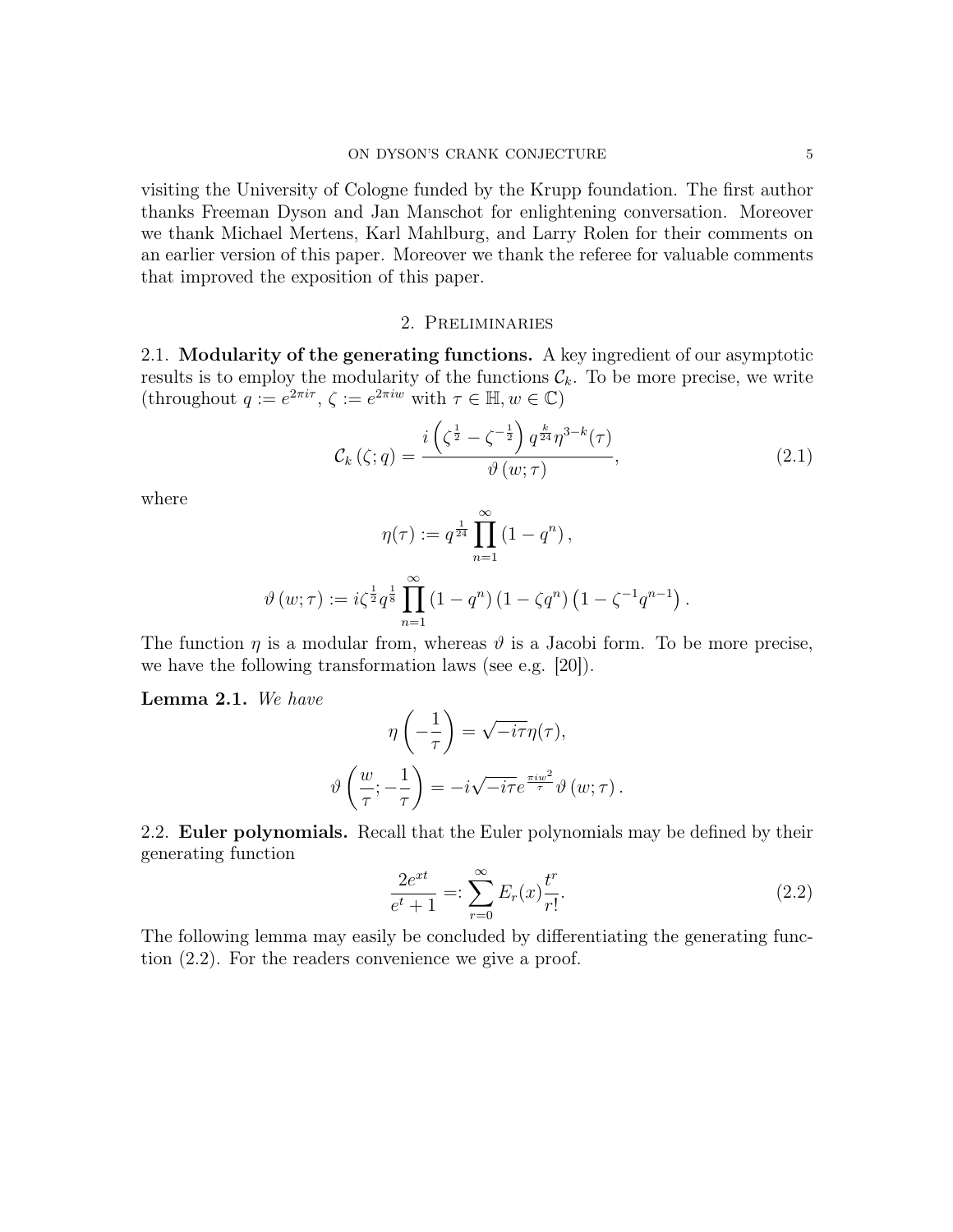Lemma 2.2. We have

$$
-\frac{1}{2}\mathrm{sech}^{2}\left(\frac{t}{2}\right) = \sum_{r=0}^{\infty} E_{2r+1}(0) \frac{t^{2r}}{(2r)!}.
$$

Proof. We have

$$
\sum_{r=0}^{\infty} E_{2r+1}(0) \frac{t^{2r}}{(2r)!} = \frac{\mathrm{d}}{\mathrm{d}t} \sum_{r=0}^{\infty} E_{2r+1}(0) \frac{t^{2r+1}}{(2r+1)!}.
$$

Now

$$
\frac{2}{e^t + 1} = \sum_{r=0}^{\infty} E_r(0) \frac{t^r}{r!},
$$

$$
\frac{2}{e^{-t} + 1} = \sum_{r=0}^{\infty} E_r(0) \frac{(-t)^r}{r!}.
$$

Taking the difference gives the claim of the lemma since

$$
\frac{\mathrm{d}}{\mathrm{d}t}\left(\frac{1}{e^t+1} - \frac{1}{e^{-t}+1}\right) = -\frac{1}{2}\mathrm{sech}^2\left(\frac{t}{2}\right).
$$

We also require an integral representation of Euler polynomials. To be more precise, setting for  $j \in \mathbb{N}_0$ 

$$
\mathcal{E}_j := \int_0^\infty \frac{w^{2j+1}}{\sinh(\pi w)} dw,
$$
\n(2.3)

 $\Box$ 

we obtain

Lemma 2.3. We have

$$
\mathcal{E}_j = \frac{(-1)^{j+1} E_{2j+1}(0)}{2}.
$$

*Proof.* We make the change of variables  $w \to w + \frac{i}{2}$  $\frac{i}{2}$  and then use the Residue Theorem to shift the path of integration back to the real line. Using the Binomial Theorem, we may thus write

$$
\mathcal{E}_j = -\frac{i}{2} \int_{\mathbb{R}} \frac{\left(w + \frac{i}{2}\right)^{2j+1}}{\cosh(\pi w)} dw = -\frac{i}{2} \sum_{\ell=0}^{2j+1} {2j+1 \choose \ell} \left(\frac{i}{2}\right)^{2j+1-\ell} \int_{\mathbb{R}} \frac{w^\ell}{\cosh(\pi w)} dw.
$$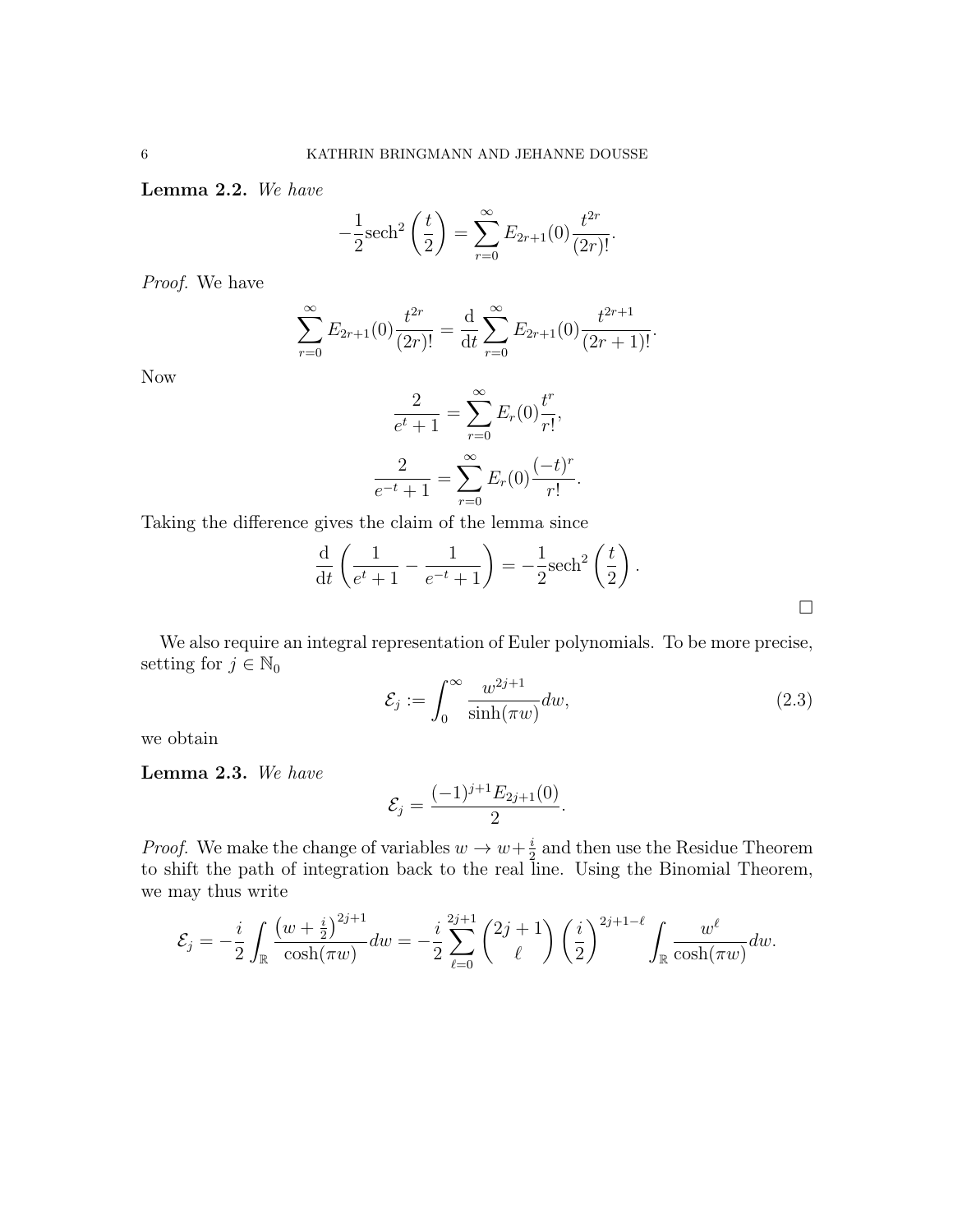The last integral is known to equal  $(-2i)^{-\ell}E_{\ell}$ , where  $E_{\ell} := 2^{\ell}E_{\ell}(\frac{1}{2})$  $(\frac{1}{2})$  denotes the  $\ell$ th Euler number (see page 41 of [10]). The claim now follows using the well-known identity (see page 41 of [10])

$$
E_j(x) = \sum_{\ell=0}^j \binom{j}{\ell} \left(x - \frac{1}{2}\right)^{j-\ell} \frac{E_\ell}{2^{\ell}}.
$$

## 3. ASYMPTOTIC BEHAVIOR OF THE FUNCTION  $\mathcal{C}_k$ .

Since  $M_k(-m, n) = M_k(m, n)$  we from now on assume that  $m \geq 0$ . The goal of this section is to study the asymptotic behavior of the generating function of  $M_k(m, n)$ . We define

$$
C_{m,k}(q) := \sum_{n=0}^{\infty} M_k(m,n) q^n = \int_{-\frac{1}{2}}^{\frac{1}{2}} C_k(e^{2\pi i w};q) e^{-2\pi i m w} dw
$$
  
=  $2 \frac{q^{\frac{k}{24}}}{\eta^k(\tau)} \int_0^{\frac{1}{2}} g(w;\tau) \cos(2\pi m w) dw,$ 

where

$$
g(w;\tau):=\frac{i\left(\zeta^{\frac{1}{2}}-\zeta^{-\frac{1}{2}}\right)\eta^3(\tau)}{\vartheta\left(w;\tau\right)}.
$$

Here we used that  $g(-w; \tau) = g(w; \tau)$ . In this section we determine the asymptotic behavior of  $\mathcal{C}_{m,k}(q)$ , when q is near an essential singularity on the unit circle. It turns out that the dominant pole lies at  $q = 1$ . Throughout the rest of the paper let  $\tau = \frac{iz}{2\pi}$  $\frac{iz}{2\pi}$ ,  $z = \beta_k(1 + i x m^{-\frac{1}{3}})$  with  $x \in \mathbb{R}$  satisfying  $|x| \leq \frac{\pi m^{\frac{1}{3}}}{\beta_k}$  $\frac{m\,3}{\beta_k}$  .

3.1. Bounds near the dominant pole. In this section we consider the range  $|x| \leq$ 1. We start by determining the asymptotic main term of g. Lemma 2.1 and the definition of  $\vartheta$  and  $\eta$  immediately imply.

**Lemma 3.1.** For  $0 \leq w \leq 1$  we have for  $|x| \leq 1$  as  $n \to \infty$ 

$$
g\left(w;\frac{iz}{2\pi}\right) = \frac{2\pi\sin(\pi w)}{z\sinh\left(\frac{2\pi^2w}{z}\right)}e^{\frac{2\pi^2w^2}{z}}\left(1+O\left(e^{-4\pi^2(1-w)\text{Re}\left(\frac{1}{z}\right)}\right)\right).
$$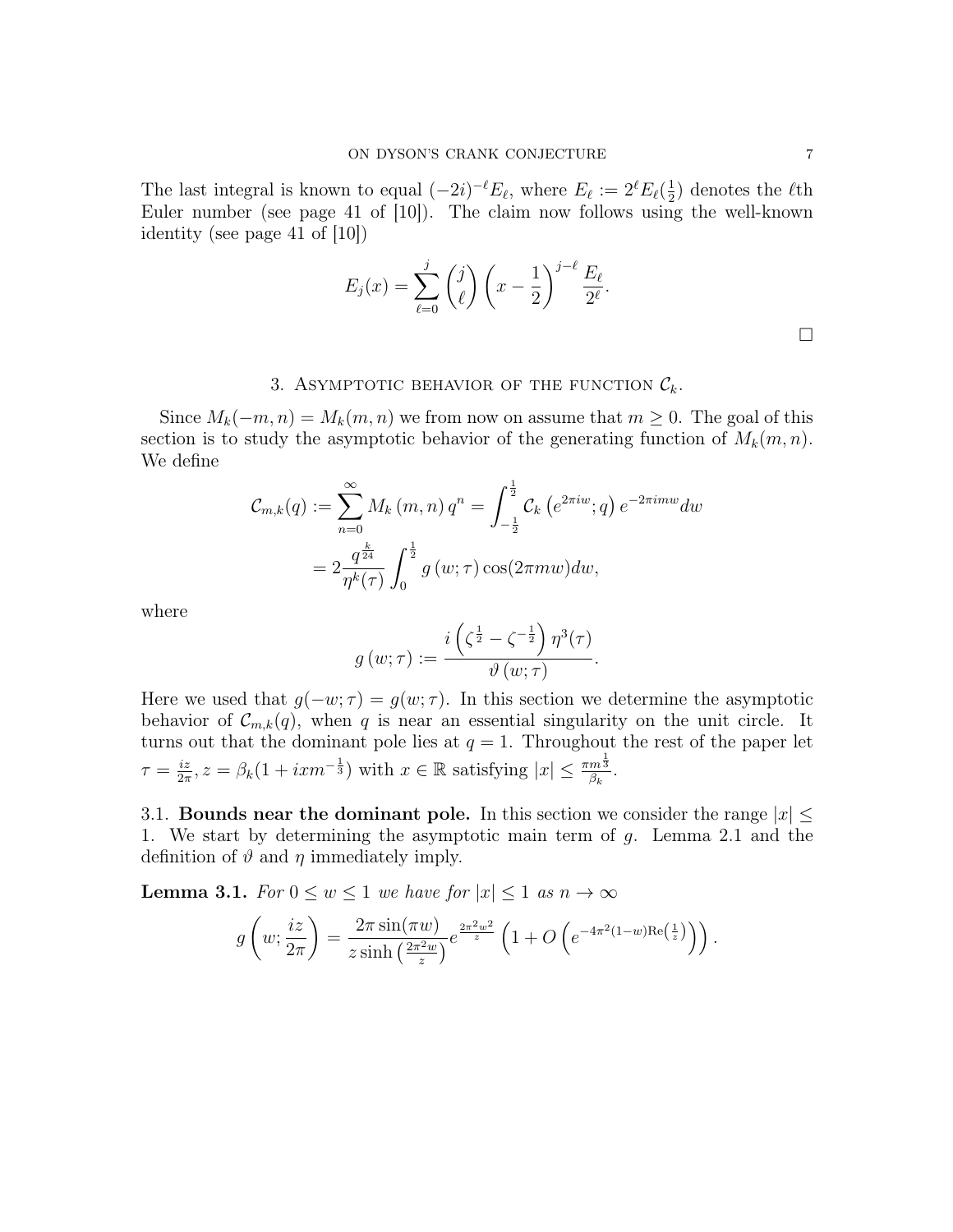In view of Lemma 3.1 it is therefore natural to define

$$
\mathcal{G}_{m,1}(z) := \frac{4\pi}{z} \int_0^{\frac{1}{2}} \frac{\sin(\pi w)}{\sinh\left(\frac{2\pi^2 w}{z}\right)} e^{\frac{2\pi^2 w^2}{z}} \cos(2\pi m w) dw,
$$
  

$$
\mathcal{G}_{m,2}(z) := 2 \int_0^{\frac{1}{2}} \left( g\left(w; \frac{iz}{2\pi}\right) - \frac{2\pi \sin(\pi w)}{z \sinh\left(\frac{2\pi^2 w}{z}\right)} e^{\frac{2\pi^2 w^2}{z}} \right) \cos(2\pi m w) dw.
$$

Thus

$$
\mathcal{C}_{m,k}(q) = \frac{q^{\frac{k}{24}}}{\eta^k(\tau)} \left( \mathcal{G}_{m,1}(z) + \mathcal{G}_{m,2}(z) \right). \tag{3.1}
$$

The dominant contribution comes from  $\mathcal{G}_{m,1}.$ 

**Lemma 3.2.** Assume that  $|x| \leq 1$  and  $m \leq \frac{1}{68}$  $\frac{1}{6\beta_k} \log n$ . Then we have as  $n \to \infty$ 

$$
\mathcal{G}_{m,1}(z) = \frac{z}{4} \operatorname{sech}^2\left(\frac{\beta_k m}{2}\right) + O\left(\beta_k^2 m^{\frac{2}{3}} \operatorname{sech}^2\left(\frac{\beta_k m}{2}\right)\right).
$$

Proof. Inserting the Taylor expansion of sin, exp, and cos, we get

$$
\sin(\pi w)e^{\frac{2\pi^2 w^2}{z}}\cos(2\pi mw) = \sum_{j,\nu,r\geq 0} \frac{(-1)^{j+\nu}}{(2j+1)!(2\nu)!r!} \pi^{2j+1} (2\pi m)^{2\nu} \left(\frac{2\pi^2}{z}\right)^r w^{2j+2\nu+2r+1}.
$$

This yields that

$$
\mathcal{G}_{m,1}(z) = \frac{4\pi}{z} \sum_{j,\nu,r\geq 0} \frac{(-1)^{j+\nu}}{(2j+1)!(2\nu)!r!} \pi^{2j+1} (2\pi m)^{2\nu} \left(\frac{2\pi^2}{z}\right)^r \mathcal{I}_{j+\nu+r}
$$

where for  $\ell \in \mathbb{N}_0$  we define

$$
\mathcal{I}_{\ell} := \int_0^{\frac{1}{2}} \frac{w^{2\ell+1}}{\sinh\left(\frac{2\pi^2 w}{z}\right)} dw.
$$

We next relate  $\mathcal{I}_{\ell}$  to  $\mathcal{E}_{\ell}$  defined in (2.3). For this, we note that

$$
\mathcal{I}_{\ell} = \int_0^\infty \frac{w^{2\ell+1}}{\sinh\left(\frac{2\pi^2 w}{z}\right)} dw - \mathcal{I}'_{\ell} \tag{3.2}
$$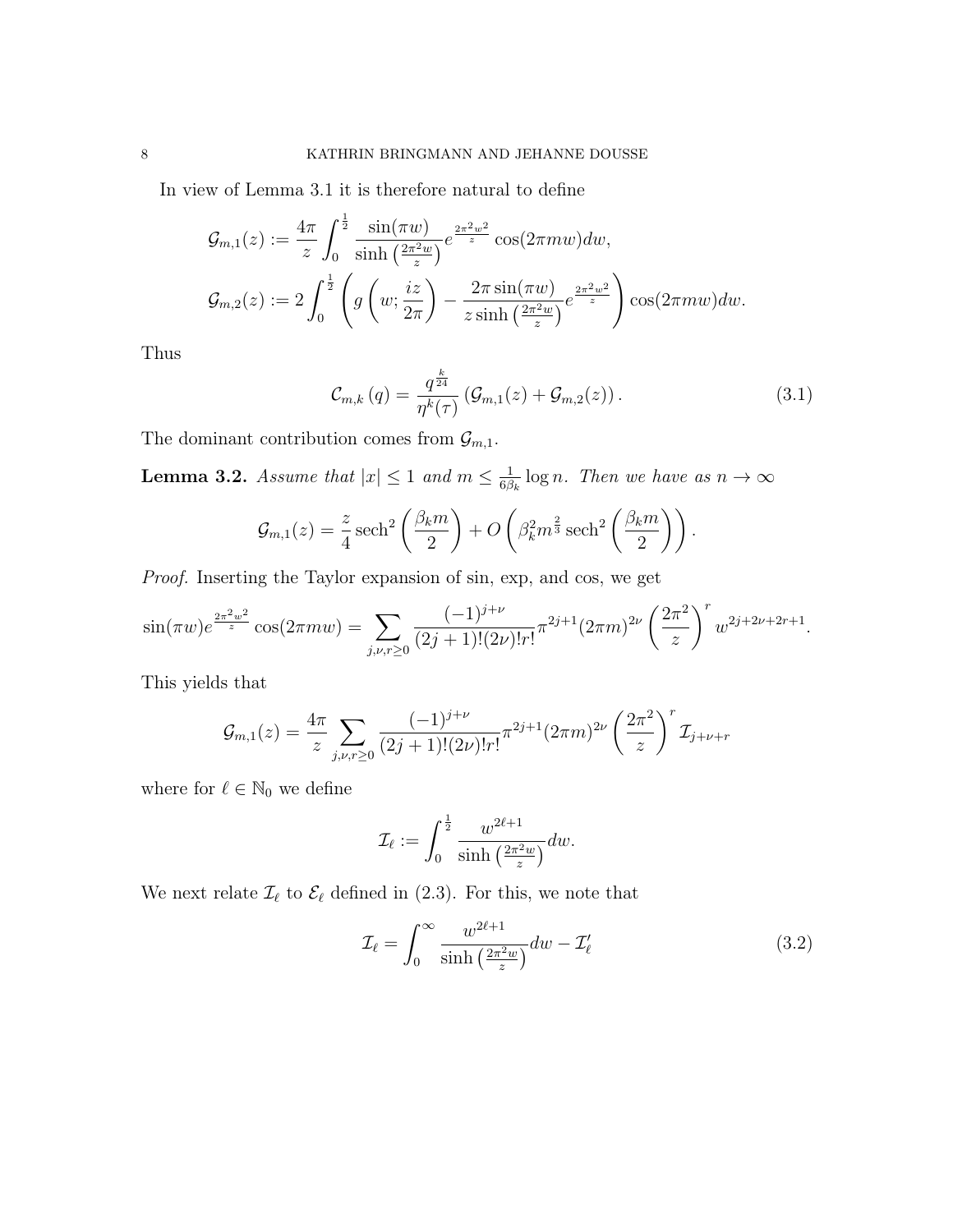with

$$
\mathcal{I}'_{\ell} := \int_{\frac{1}{2}}^{\infty} \frac{w^{2\ell+1}}{\sinh\left(\frac{2\pi^2 w}{z}\right)} dw \ll \int_{\frac{1}{2}}^{\infty} w^{2\ell+1} e^{-2\pi^2 w \text{Re}\left(\frac{1}{z}\right)} dw
$$
  
\$\ll \left(\text{Re}\left(\frac{1}{z}\right)\right)^{-2\ell-2} \Gamma\left(2\ell+2; \pi^2 \text{Re}\left(\frac{1}{z}\right)\right).

Here  $\Gamma(\alpha; x) := \int_x^{\infty} e^{-w} w^{\alpha-1} dw$  denotes the incomplete gamma function and throughout  $g(x) \ll f(x)$  means that  $g(x) = O(f(x))$ . Using that as  $x \to \infty$ 

$$
\Gamma\left(\ell;x\right) \sim x^{\ell-1} e^{-x} \tag{3.3}
$$

thus yields that

$$
\mathcal{I}'_{\ell} \ll \left( \text{Re}\left(\frac{1}{z}\right) \right)^{-1} e^{-\pi^2 \text{Re}\left(\frac{1}{z}\right)} \leq e^{-\pi^2 \text{Re}\left(\frac{1}{z}\right)}.
$$

In the first summand in (3.2) we make the change of variables  $w \to \frac{zw}{2\pi}$  and then shift the path of integration back to the real line by the Residue Theorem. Thus we obtain that

$$
\int_0^\infty \frac{w^{2\ell+1}}{\sinh\left(\frac{2\pi^2 w}{z}\right)} dw = \left(\frac{z}{2\pi}\right)^{2\ell+2} \mathcal{E}_\ell = \left(\frac{z}{2\pi}\right)^{2\ell+2} \frac{(-1)^{\ell+1} E_{2\ell+1}(0)}{2},
$$

where for the last equality we used Lemma 2.3. Thus

$$
\mathcal{G}_{m,1}(z) = \sum_{j,\nu,r\geq 0} \frac{(-1)^{r+1}}{2^{2j+r+1}(2j+1)!(2\nu)!r!} m^{2\nu} z^{2j+2\nu+r+1}
$$

$$
\times \left( E_{2j+2\nu+2r+1}(0) + O\left( |z|^{-2j-2\nu-2r-2} e^{-\pi^2 \text{Re}\left(\frac{1}{z}\right)} \right) \right)
$$

$$
= \sum_{\nu=0}^{\infty} \frac{(mz)^{2\nu}}{(2\nu)!} \left( -\frac{z}{2} E_{2\nu+1}(0) + O\left( |z|^2 \right) \right) = \frac{z}{4} \text{sech}^2 \left( \frac{mz}{2} \right) + O\left( |z|^2 \cosh(mz) \right),
$$

where for the last equality we used Lemma 2.2. To finish the proof we have to approximate sech<sup>2</sup>  $\left(\frac{mz}{2}\right)$  and cosh $(mz)$ . We have

$$
\cosh(mz) = \cosh\left(\beta_k m + i\beta_k m^{\frac{2}{3}}x\right)
$$
  
=  $\cosh(\beta_k m) \cos\left(\beta_k m^{\frac{2}{3}}x\right) + i \sinh(\beta_k m) \sin\left(\beta_k m^{\frac{2}{3}}x\right)$   
=  $\cosh(\beta_k m) \left(1 + O\left(\beta_k m^{\frac{2}{3}}\right)\right).$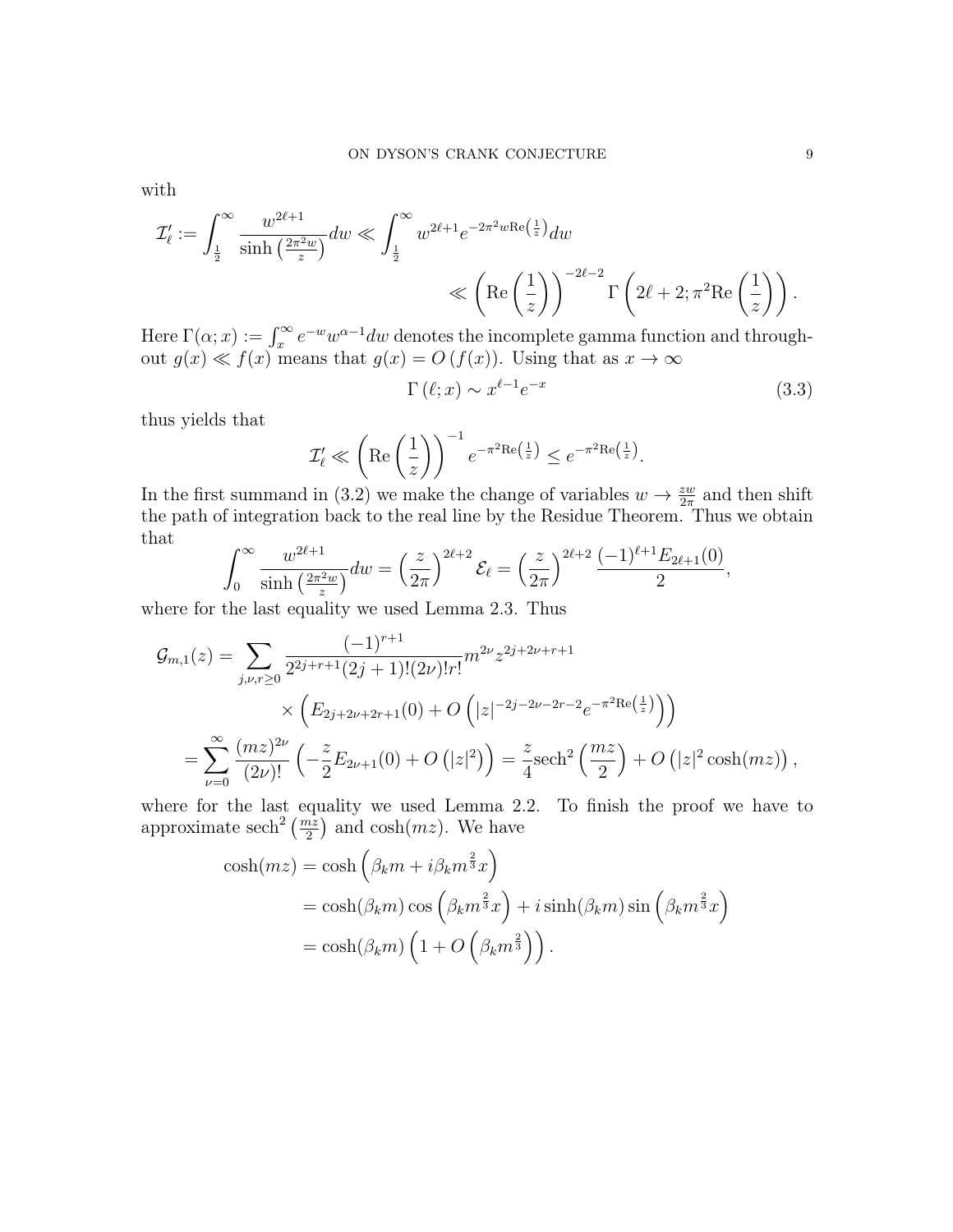This implies that

sech 
$$
\left(\frac{mz}{2}\right) = \frac{1}{\cosh\left(\frac{mz}{2}\right)} = \frac{1}{\cosh\left(\frac{\beta_k m}{2}\right)\left(1 + O\left(\beta_k m^{\frac{2}{3}}\right)\right)},
$$

yielding

sech<sup>2</sup> 
$$
\left(\frac{mz}{2}\right)
$$
 = sech<sup>2</sup>  $\left(\frac{\beta_k m}{2}\right) \left(1 + O\left(\beta_k m^{\frac{2}{3}}\right)\right)$ .

Thus we obtain

$$
\mathcal{G}_{m,1}(z) = \frac{z}{4} \operatorname{sech}^2\left(\frac{\beta_k m}{2}\right) \left(1 + O\left(\beta_k m^{\frac{2}{3}}\right)\right) + O\left(\beta_k^2 \left(1 + \frac{1}{m^{\frac{2}{3}}}\right) \cosh(\beta_k m)\right)
$$

$$
= \frac{z}{4} \operatorname{sech}^2\left(\frac{\beta_k m}{2}\right) + O\left(\beta_k^2 m^{\frac{2}{3}} \operatorname{sech}^2\left(\frac{\beta_k m}{2}\right)\right) + O\left(\beta_k^2 \cosh(\beta_k m)\right).
$$

We may now easily finish the proof distinguishing the cases on whether  $\beta_k m$  is bounded or goes to  $\infty$ .

 $\Box$ 

We next turn to bounding  $\mathcal{G}_{m,2}$ .

**Lemma 3.3.** Assume that  $|x| \leq 1$ . Then we have as  $n \to \infty$ 

$$
\mathcal{G}_{m,2}(q) \ll \frac{1}{\beta_k} e^{-\frac{5\pi^2}{4\beta_k}}.
$$

Proof. By Lemma 3.1 we obtain that

$$
\mathcal{G}_{m,2}(z) \ll \frac{1}{|z|} \int_0^{\frac{1}{2}} \left| \frac{\sin(\pi w)}{1 - e^{-\frac{4\pi^2 w}{z}}} \right| e^{2\pi^2 \text{Re}\left(\frac{1}{z}\right)(w^2 + w - 2)} dw.
$$

It is not hard to see that

$$
\left|\frac{\sin(\pi w)}{1 - e^{-\frac{4\pi^2 w}{z}}}\right| \ll 1.
$$

Moreover,

$$
|z| = \beta_k \sqrt{1 + m^{-\frac{2}{3}}x^2} \gg \beta_k,
$$
  
Re $\left(\frac{1}{z}\right) \ge \frac{1}{2\beta_k}.$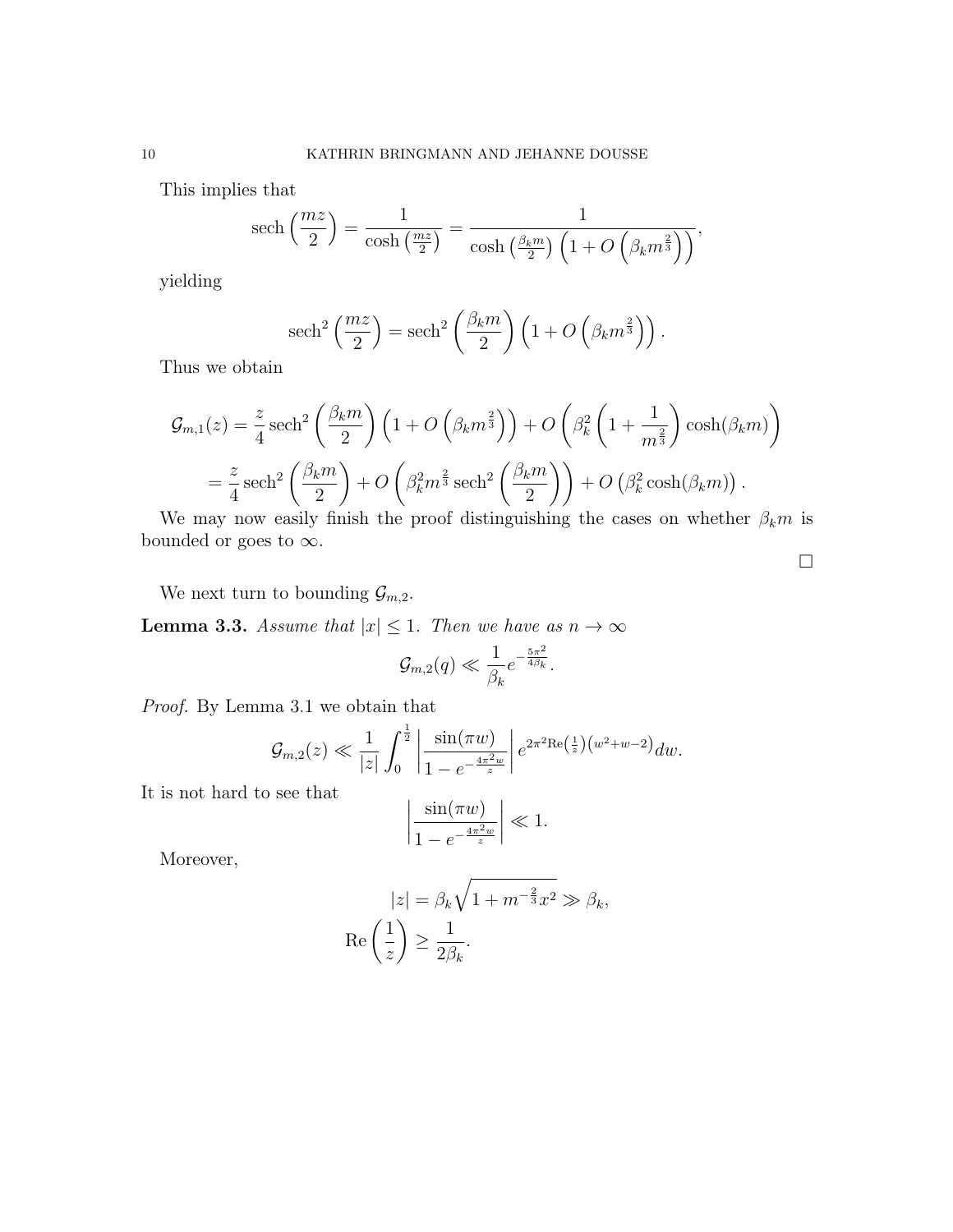The claim now follows, using that the maximum of  $w^2 + w - 2$  on  $[0, \frac{1}{2}]$  $\frac{1}{2}$  is obtained for  $w=\frac{1}{2}$ 2 .

Combining the above yields.

**Proposition 3.4.** Assume that  $|x| \leq 1$ . Then we have as  $n \to \infty$ 

$$
\mathcal{C}_{m,k}\left(q\right) = \frac{z^{\frac{k}{2}+1}}{4(2\pi)^{\frac{k}{2}}}\operatorname{sech}^{2}\left(\frac{\beta_{k}m}{2}\right)e^{\frac{k\pi^{2}}{6z}} + O\left(\beta_{k}^{\frac{k}{2}+2}m^{\frac{2}{3}}\operatorname{sech}^{2}\left(\frac{\beta_{k}m}{2}\right)e^{\pi\sqrt{\frac{kn}{6}}}\right).
$$

Proof. Recall from (3.1) that

$$
\mathcal{C}_{m,k}(q) = \frac{q^{\frac{k}{24}}}{\eta^k(\tau)} \left( \mathcal{G}_{m,1}(z) + \mathcal{G}_{m,2}(z) \right).
$$

Lemma 2.1 easily gives that

$$
\frac{q^{\frac{k}{24}}}{\eta^k(\tau)} = \left(\frac{z}{2\pi}\right)^{\frac{k}{2}} e^{\frac{k\pi^2}{6z}} \left(1 + O(\beta_k)\right).
$$

The functions  $\mathcal{G}_{m,1}$  and  $\mathcal{G}_{m,2}$  are now approximated using Lemma 3.2 and Lemma 3.3, respectively. It is not hard to see that the main error term arises from approximation  $\mathcal{G}_{m,1}$ . We thus obtain

$$
\mathcal{C}_{m,k}(q) = \frac{z^{\frac{k}{2}+1}}{4(2\pi)^{\frac{k}{2}}} e^{\frac{k\pi^2}{6z}} \operatorname{sech}^2\left(\frac{\beta_k m}{2}\right) + O\left(|z|^{\frac{k}{2}} \beta_k^2 m^{\frac{2}{3}} \operatorname{sech}^2\left(\frac{\beta_k m}{2}\right) e^{\frac{\pi^2 k}{6} \operatorname{Re}\left(\frac{1}{z}\right)}\right).
$$

The claim follows now using that

$$
|z| \ll \beta_k,
$$
  
Re $\left(\frac{1}{z}\right) \le \frac{1}{\beta_k} = \frac{\sqrt{6n}}{\pi\sqrt{k}}.$ 

3.2. Bounds away from the dominant pole. We next investigate the behavior of  $\mathcal{C}_{m,k}$  away from the dominant cusp  $q=1$ . To be more precise, we consider the range  $1 \leq x \leq \frac{\pi m^{\frac{1}{3}}}{\beta}$  $\frac{m^3}{\beta_k}$ . Let us start with the following lemma, which proof uses the same idea as in [23].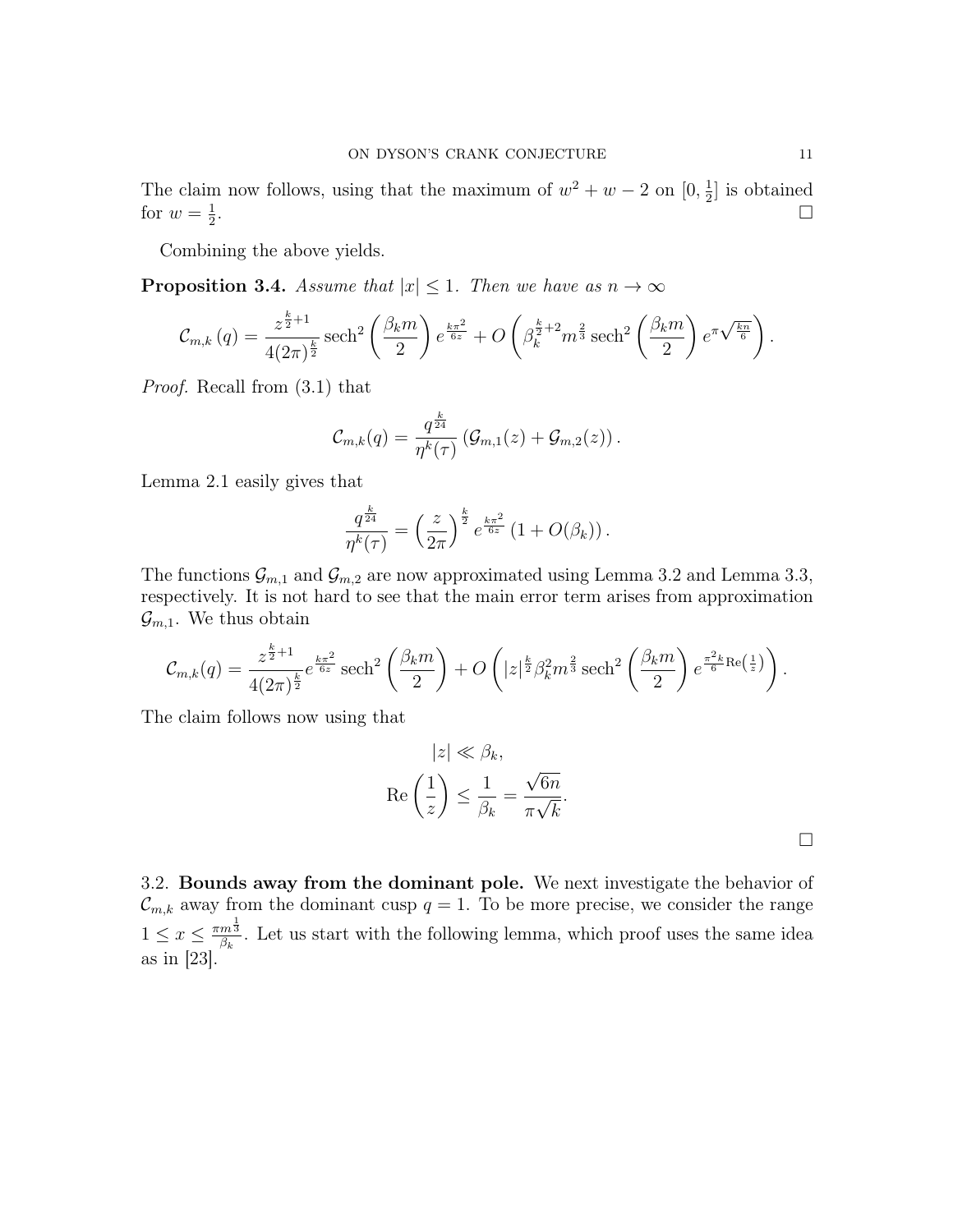**Lemma 3.5.** Assume that  $\tau = u + iv \in \mathbb{H}$  with  $Mv \leq |u| \leq \frac{1}{2}$  for  $u > 0$  and  $v \to 0$ , we have that

$$
|P(q)| \ll \sqrt{v} \exp\left[\frac{1}{v}\left(\frac{\pi}{12} - \frac{1}{2\pi}\left(1 - \frac{1}{\sqrt{1 + M^2}}\right)\right)\right].
$$

Proof. We rewrite

$$
\log(P(q)) = -\sum_{n=1}^{\infty} \log(1 - q^n) = \sum_{n=1}^{\infty} \sum_{m=1}^{\infty} \frac{q^{nm}}{m} = \sum_{m=1}^{\infty} \frac{q^m}{m(1 - q^m)}.
$$

Therefore we may estimate

$$
|\log(P(q))| \le \sum_{m=1}^{\infty} \frac{|q|^m}{m|1-q^m|} \le \frac{|q|}{|1-q|} - \frac{|q|}{1-|q|} + \sum_{m=1}^{\infty} \frac{|q|^m}{m(1-|q|^m)}
$$
  
=  $\log(P(|q|)) - |q| \left(\frac{1}{1-|q|} - \frac{1}{|1-q|}\right).$ 

We now split u into 2 ranges. If  $Mv \le |u| \le \frac{1}{4}$ , then we have  $\cos(2\pi u) \le \cos(2\pi Mv)$ . Therefore

$$
|1 - q|^2 = 1 - 2e^{-2\pi v} \cos(2\pi u) + e^{-4\pi v} \ge 1 - 2e^{-2\pi v} \cos(2\pi Mv) + e^{-4\pi v}.
$$

Taylor expanding around  $v = 0$  we find that

$$
|1 - q| \ge 2\pi v \sqrt{1 + M^2} + O(v^2).
$$
 (3.4)

For  $\frac{1}{4} \leq |u| \leq \frac{1}{2}$  we have  $\cos(2\pi u) \leq 0$ . Therefore

$$
|1 - q| \ge 1 > 2\pi v \sqrt{1 + M^2}.
$$

Hence, for all  $Mv \leq |u| \leq \frac{1}{2}$ ,

$$
|1 - q| \ge 2\pi v \sqrt{1 + M^2} + O(v^2).
$$
 (3.5)

Furthermore we have

$$
1 - |q| = 1 - e^{-2\pi v} = 2\pi v + O(v^2).
$$
\n(3.6)

By Lemma 2.1, we have

$$
P(|q|) = \frac{e^{-\frac{2\pi v}{24}}}{\eta(iv)} = \sqrt{v}e^{\frac{\pi}{12v}}(1+O(v)).
$$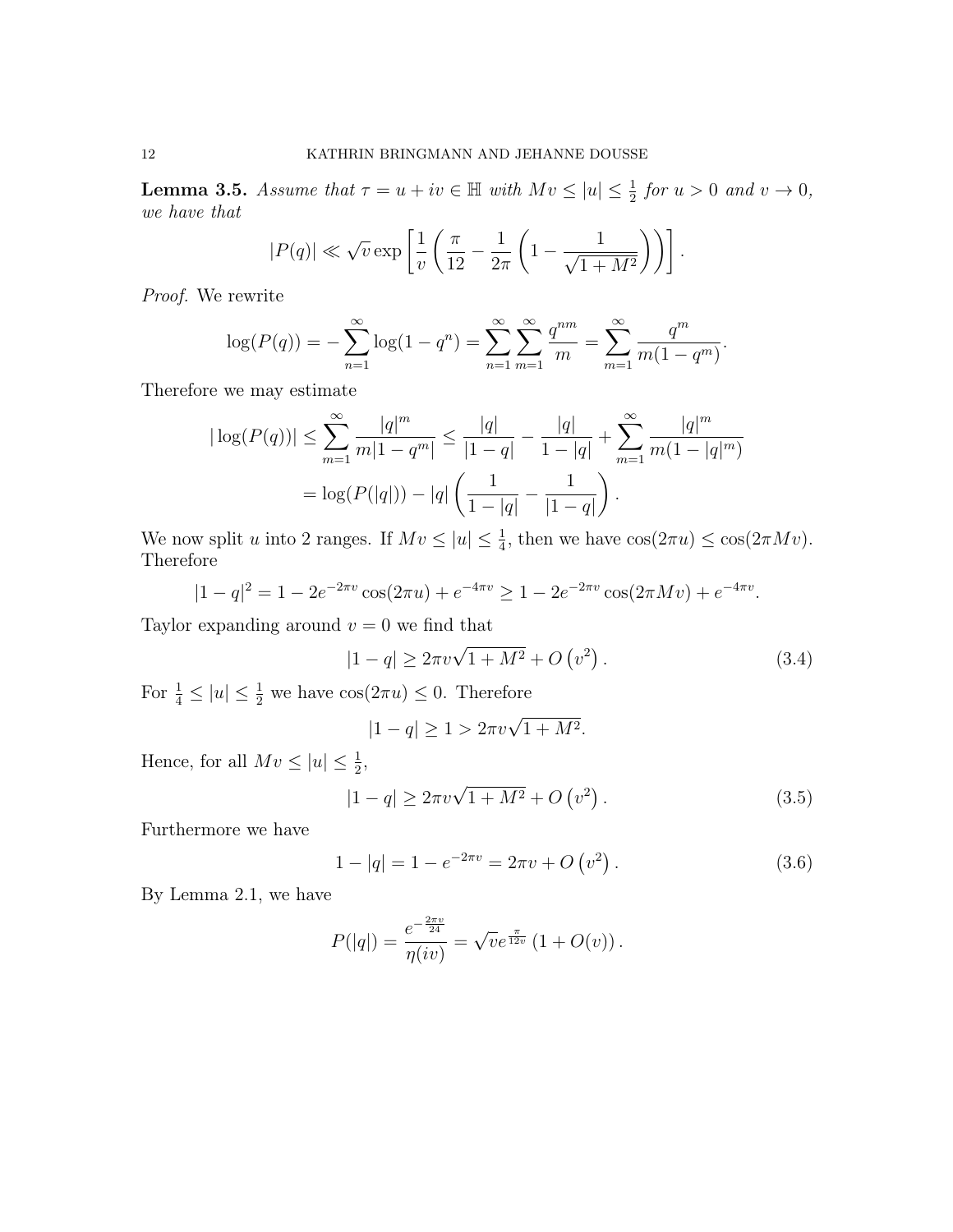Thus

$$
\log(P(|q|)) = \frac{\pi}{12v} + \frac{1}{2}\log(v) + O(v).
$$
 (3.7)

Combining  $(3.5)$ ,  $(3.6)$ , and  $(3.7)$ , we obtain

$$
|\log(P(q))| \le \frac{\pi}{12v} + \frac{1}{2}\log(v) + O(v) - \frac{1}{2\pi v} \left(1 - \frac{1}{\sqrt{1 + M^2}}\right) + O(1)
$$
  
=  $\frac{1}{v} \left(\frac{\pi}{12} - \frac{1}{2\pi} \left(1 - \frac{1}{\sqrt{1 + M^2}}\right)\right) + \frac{1}{2}\log(v) + O(1).$ 

Exponentiating yields the desired result.  $\Box$ 

We are now able to bound  $|\mathcal{C}_{m,k}(q)|$  away from  $q=1$ .

**Proposition 3.6.** Assume that  $1 \leq |x| \leq \frac{\pi m^{\frac{1}{3}}}{\beta}$  $\frac{n^3}{\beta}$ . Then we have, as  $n \to \infty$ ,

$$
|\mathcal{C}_{m,k}(q)| \ll n^{\frac{3-k}{4}} \exp\left(\pi \sqrt{\frac{kn}{6}} - \frac{\sqrt{6kn}}{8\pi}m^{-\frac{2}{3}}\right).
$$

Proof. We have by definition

$$
\mathcal{C}_{m,k}(q) = 2P^k(q) \int_0^{\frac{1}{2}} g(w;\tau) \cos(2\pi m w) dw.
$$

Note that by (1.3)

$$
g(w;\tau) = 1 + (1 - \zeta) \sum_{n \ge 1} \frac{(-1)^n q^{\frac{n^2 + n}{2}}}{1 - \zeta q^n} + (1 - \zeta^{-1}) \sum_{n \ge 1} \frac{(-1)^n q^{\frac{n^2 + n}{2}}}{1 - \zeta^{-1} q^n}.
$$

We thus may bound

$$
g(w;\tau) \ll \sum_{n\geq 1} \frac{|q|^{\frac{n^2+n}{2}}}{1-|q|^n} \ll \frac{1}{1-|q|} \sum_{n\geq 1} e^{-\frac{\beta_k n^2}{2}} \ll \beta_k^{-\frac{3}{2}} \ll n^{\frac{3}{4}}.
$$

Thus

$$
|\mathcal{C}_{m,k}(q)| \ll |P^k(q)| n^{\frac{3}{4}}.
$$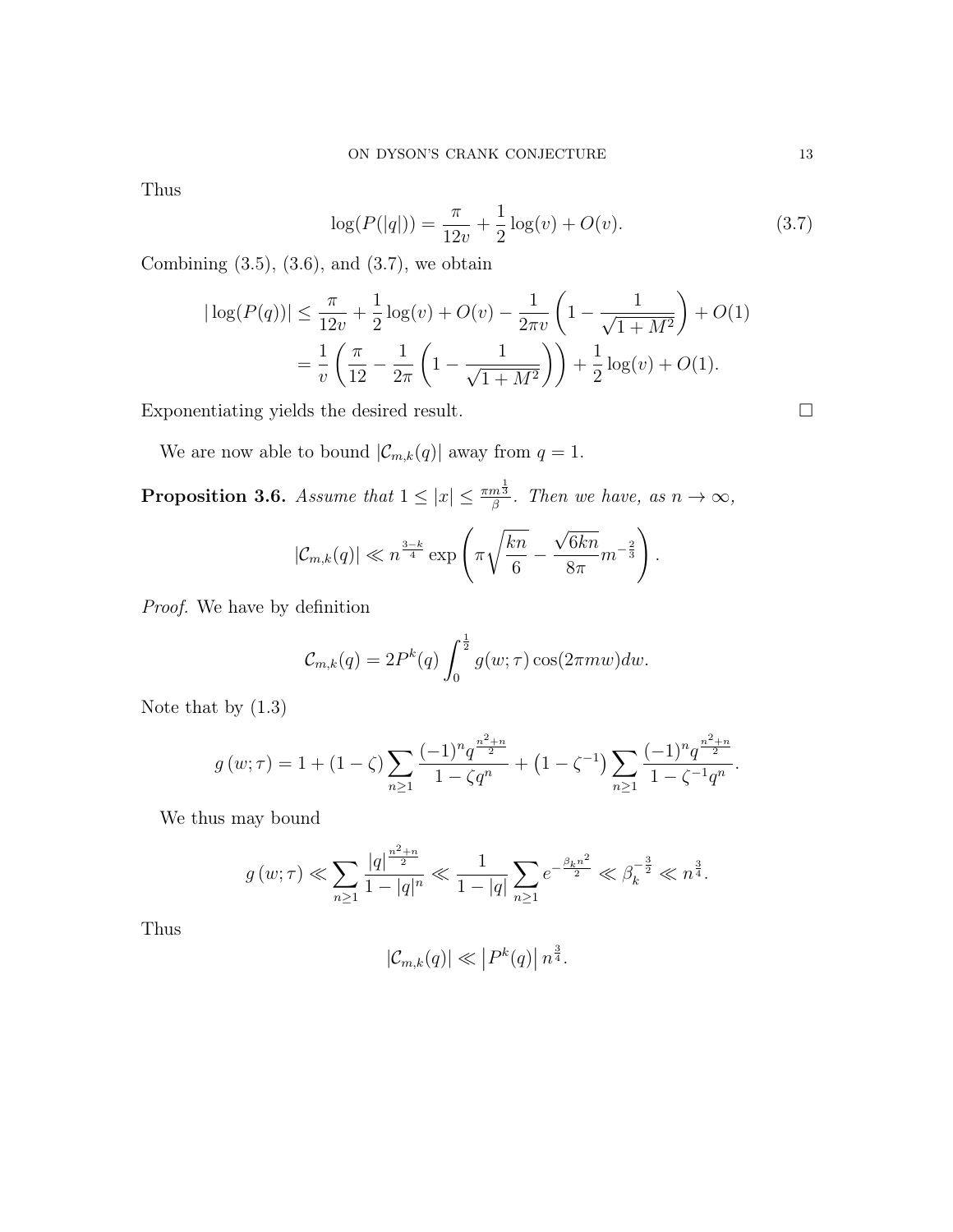Using Lemma 3.5 with  $v = \frac{\beta_k}{2\pi}$  $\frac{\beta_k}{2\pi}$ ,  $u = \frac{\beta_k m^{-\frac{1}{3}}x}{2\pi}$  $\frac{n^{-\frac{1}{3}}x}{2\pi}$ , and  $M = m^{-\frac{1}{3}}$ , yields for  $1 \leq |x| \leq$  $\pi m^{\frac{1}{3}}$  $\frac{m^3}{\beta_k},$ 

$$
|P(q)| \ll n^{-\frac{1}{4}} \exp\left[\frac{2\pi}{\beta_k} \left(\frac{\pi}{12} - \frac{1}{2\pi} \left(1 - \frac{1}{\sqrt{1 + m^{-\frac{2}{3}}}}\right)\right)\right].
$$

Therefore

$$
|\mathcal{C}_{m,k}(q)| \ll n^{\frac{3-k}{4}} \exp\left[\frac{2\pi k}{\beta_k} \left(\frac{\pi}{12} - \frac{1}{2\pi} \left(1 - \frac{1}{\sqrt{1 + m^{-\frac{2}{3}}}}\right)\right)\right]
$$
  

$$
\ll n^{\frac{3-k}{4}} \exp\left[\pi \sqrt{\frac{kn}{6}} - \frac{\sqrt{6kn}}{\pi} \left(1 - \frac{1}{\sqrt{1 + m^{-\frac{2}{3}}}}\right)\right]
$$
  

$$
\ll n^{\frac{3-k}{4}} \exp\left(\pi \sqrt{\frac{kn}{6}} - \frac{\sqrt{6kn}}{8\pi}m^{-\frac{2}{3}}\right).
$$

 $\Box$ 

## 4. The Circle Method

In this section we use Wright's variant of the Circle Method and complete the proof of Theorem 1.4 and thus the proof of Dyson's conjecture. We start by using Cauchy's Theorem to express  $M_k$  as an integral of its generating function  $\mathcal{C}_{m,k}$ :

$$
M_k(m, n) = \frac{1}{2\pi i} \int_C \frac{\mathcal{C}_{m,k}(q)}{q^{n+1}} dq,
$$
\n(4.1)

where the contour is the counterclockwise transversal of the circle  $C := \{q \in \mathbb{C}; |q| = \}$  $e^{-\beta_k}$ . Recall that  $z = \beta_k(1 + i x m^{-\frac{1}{3}})$ . Changing variables we may write

$$
M_k(m,n) = \frac{\beta_k}{2\pi m^{\frac{1}{3}}} \int\limits_{|x| \leq \frac{\pi m^{\frac{1}{3}}}{\beta_k}} \mathcal{C}_{m,k}(e^{-z})e^{nz}dx.
$$

We split this integral into two pieces

$$
M_k(m, n) = M + E
$$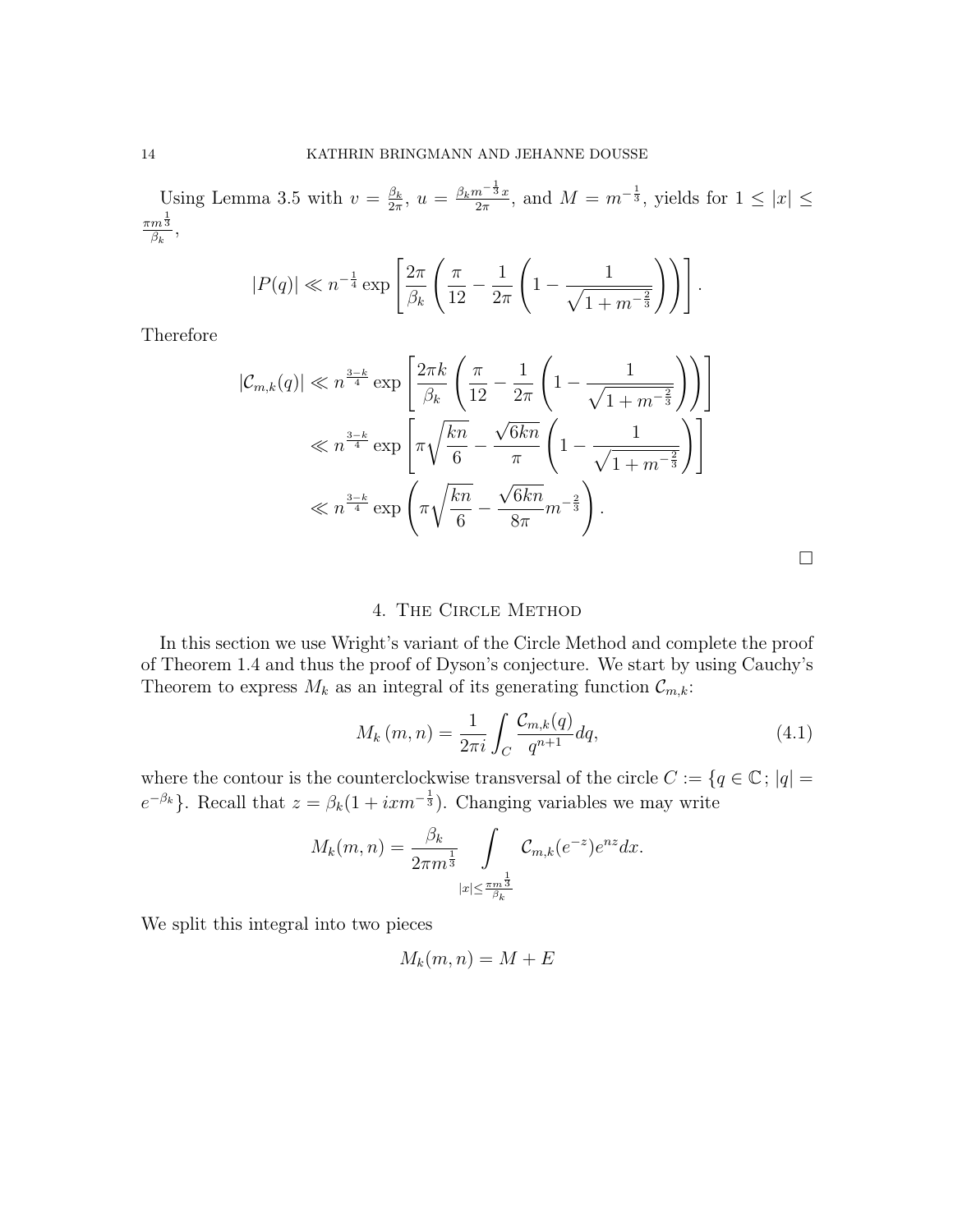with

$$
M := \frac{\beta_k}{2\pi m^{\frac{1}{3}}} \int_{|x| \le 1} C_{m,k} (e^{-z}) e^{nz} dx,
$$
  

$$
E := \frac{\beta_k}{2\pi m^{\frac{1}{3}}} \int_{1 \le |x| \le \frac{\pi m^{\frac{1}{3}}}{\beta_k}} C_{m,k} (e^{-z}) e^{nz} dx.
$$

In the following we show that  $M$  contributes to the asymptotic main term whereas E is part of the error term.

4.1. Approximating the main term. The goal of this section is to determine the asymptotic behavior of  $M$ . We show

Proposition 4.1. We have

$$
M = \frac{\beta_k}{4} \operatorname{sech}^2\left(\frac{\beta_k m}{2}\right) p_k(n) \left(1 + O\left(\frac{m^{\frac{1}{3}}}{n^{\frac{1}{4}}}\right)\right).
$$

A key step for proving this proposition is the investigation of

$$
P_{s,k} := \frac{1}{2\pi i} \int\limits_{1-i m^{-\frac{1}{3}}}^{1+i m^{-\frac{1}{3}}} v^s e^{\pi \sqrt{\frac{kn}{6}} \left(v + \frac{1}{v}\right)} dv
$$

for  $s > 0$ . These integrals may be related to Bessel functions. Denoting by  $I_s$  the usual I-Bessel function of order s, we have.

Lemma 4.2. As  $n \to \infty$ 

$$
P_{s,k} = I_{-s-1}\left(\pi\sqrt{\frac{2kn}{3}}\right) + O\left(\exp\left(\pi\sqrt{\frac{kn}{6}}\left(1 + \frac{1}{1+m^{-\frac{2}{3}}}\right)\right)\right).
$$

Proof. We use the following loop integral representation for the I-Bessel function [4]  $(x > 0)$ 

$$
I_{\ell}(2x) = \frac{1}{2\pi i} \int_{\Gamma} t^{-\ell - 1} e^{x(t + \frac{1}{t})} dt,
$$
\n(4.2)

where the contour  $\Gamma$  starts in the lower half plane at  $-\infty$ , surrounds the origin counterclockwise and then returns to  $-\infty$  in the upper half-plane. We choose for Γ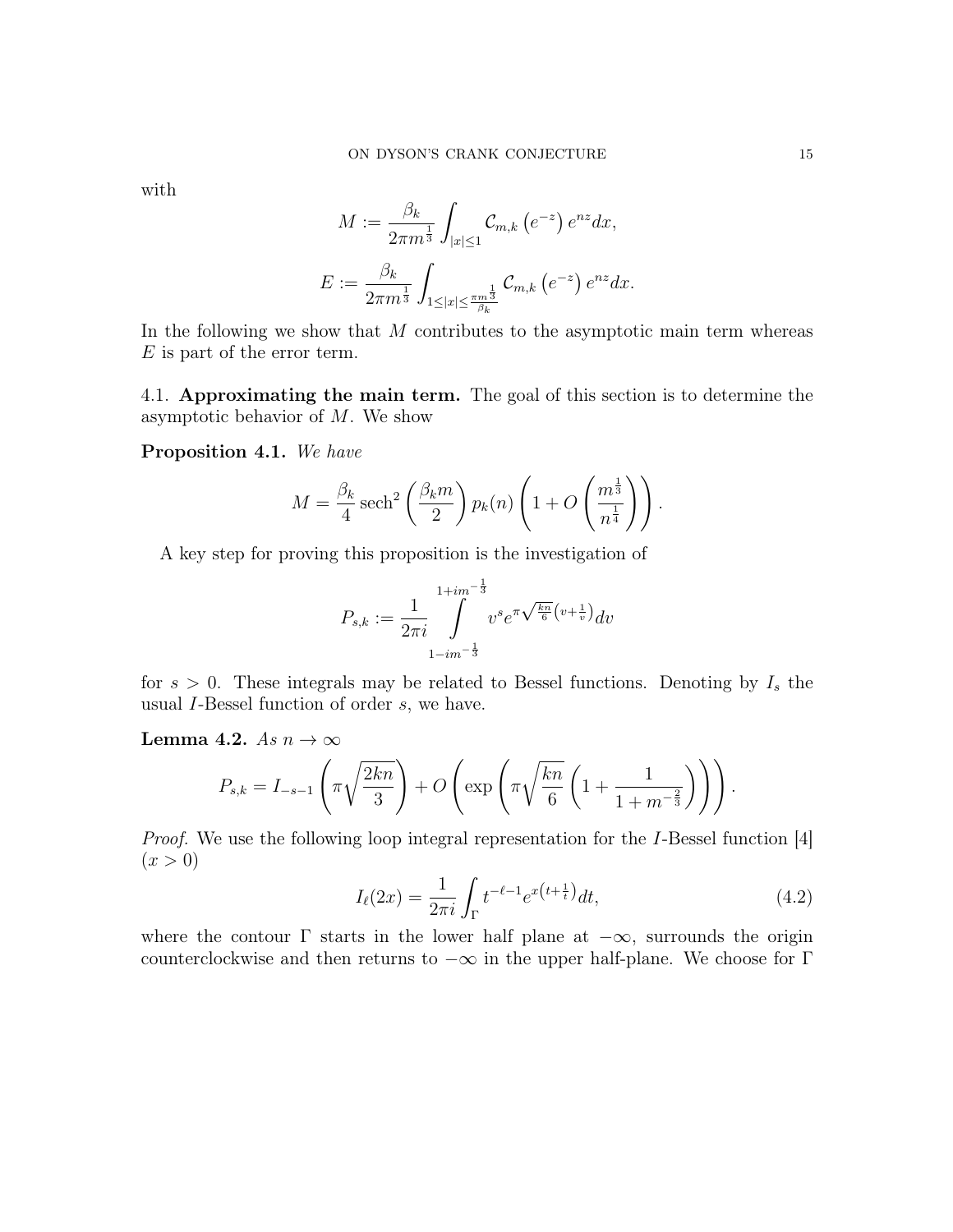the piecewise linear path that consists of the line segments

$$
\gamma_4: \left(-\infty - \frac{i}{2m^{\frac{1}{3}}}, -1 - \frac{i}{2m^{\frac{1}{3}}}\right), \quad \gamma_3: \left(-1 - \frac{i}{2m^{\frac{1}{3}}}, -1 - \frac{i}{m^{\frac{1}{3}}}\right),\newline \gamma_2: \left(-1 - \frac{i}{m^{\frac{1}{3}}}, 1 - \frac{i}{m^{\frac{1}{3}}}\right), \quad \gamma_1: \left(1 - \frac{i}{m^{\frac{1}{3}}}, 1 + \frac{i}{m^{\frac{1}{3}}}\right),\newline
$$

which are then followed by the corresponding mirror images  $\gamma'_2, \gamma'_3$ , and  $\gamma'_4$ . Note that  $P_{s,k} = \int_{\gamma_1}$ . Thus, to finish the proof, we have to bound the integrals along  $\gamma_4, \gamma_3$ , and  $\gamma_2$ − the corresponding mirror images follow in the same way. First

$$
\int_{\gamma_4} \ll \int_{-\infty}^1 \left| \exp\left(\pi \sqrt{\frac{kn}{6}} \left( t - \frac{im^{-\frac{1}{3}}}{2} + \frac{1}{t - \frac{im^{-\frac{1}{3}}}{2}} \right) \right) \right| t - \frac{im^{-\frac{1}{3}}}{2} \right)^s dt
$$
\n
$$
\ll \int_{1}^{\infty} e^{-\pi \sqrt{\frac{kn}{6}}t} \left| t + \frac{im^{-\frac{1}{3}}}{2} \right|^s dt
$$
\n
$$
\ll \int_{1}^{\infty} t^s e^{-\pi \sqrt{\frac{kn}{6}}t} dt \ll n^{-\frac{s+1}{2}} \Gamma\left(s + 1; \pi \sqrt{\frac{kn}{6}}\right) \ll n^{-\frac{1}{2}} e^{-\pi \sqrt{\frac{kn}{6}}},
$$

using (3.3).

Next

$$
\int_{\gamma_3} \ll m^{-\frac{1}{3}} \int_{\frac{1}{2}}^1 \exp\left(-\pi \sqrt{\frac{kn}{6}} \left(1 + \frac{1}{1 + m^{-\frac{2}{3}}t^2}\right)\right) \left|1 + im^{-\frac{1}{3}}t\right|^s dt \ll e^{-\pi \sqrt{\frac{kn}{6}}}.
$$

Finally

$$
\int_{\gamma_2} \ll \int_{-1}^{1} \exp\left(\pi \sqrt{\frac{kn}{6}} \left(t + \frac{t}{t^2 + m^{-\frac{2}{3}}}\right)\right) \left|t - im^{-\frac{1}{3}}\right|^s dt
$$
  

$$
\ll \exp\left(\pi \sqrt{\frac{kn}{6}} \left(1 + \frac{1}{1 + m^{-\frac{2}{3}}}\right)\right),
$$

where we used that  $t + \frac{t}{\epsilon}$  $\frac{t}{t^2 r m^{-\frac{2}{3}}}$  obtains its maximum at  $t = 1$ . This finishes the proof.  $\Box$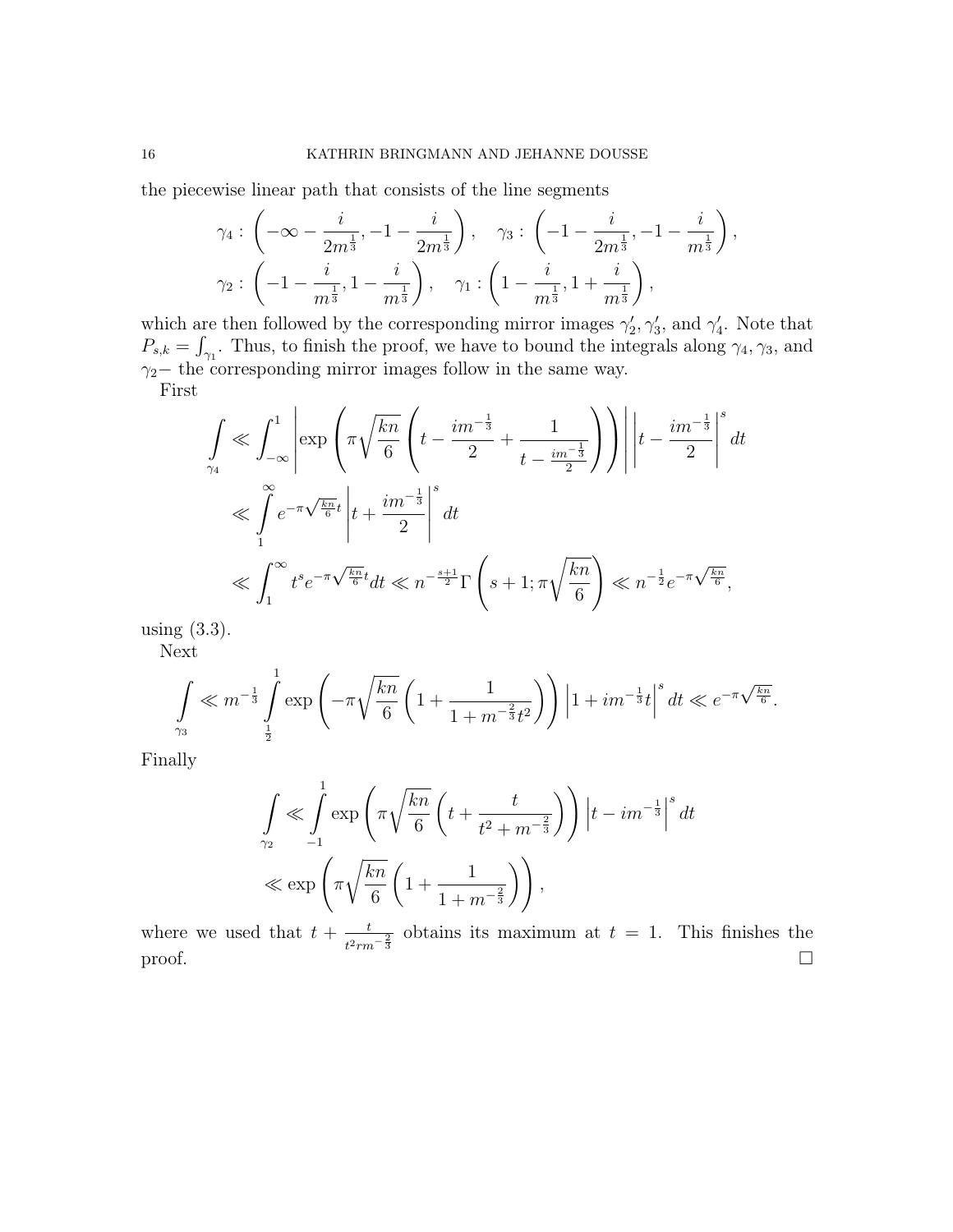We now turn to the proof of Proposition 4.1.

Proof of Proposition 4.1. Using Proposition 3.4 and making a change of variables, we obtain by Lemma 4.2

$$
M = \frac{\beta_k^{\frac{k}{2}+2}}{4(2\pi)^{\frac{k}{2}}} \operatorname{sech}^2\left(\frac{\beta_k m}{2}\right) P_{\frac{k}{2}+1,k} + O\left(\beta_k^{\frac{k}{2}+3} m^{\frac{1}{3}} \operatorname{sech}^2\left(\frac{\beta_k m}{2}\right) e^{\pi \sqrt{\frac{2kn}{3}}}\right)
$$
  

$$
= \frac{\beta_k^{\frac{k}{2}+2}}{4(2\pi)^{\frac{k}{2}}} \operatorname{sech}^2\left(\frac{\beta_k m}{2}\right) \left(I_{-\frac{k}{2}-2}\left(\pi \sqrt{\frac{2kn}{3}}\right)\right)
$$
  

$$
+ O\left(\exp\left(\pi \sqrt{\frac{kn}{6}} \left(1 + \frac{1}{1 + m^{-\frac{2}{3}}}\right)\right)\right) + O\left(\beta_k^{\frac{k}{2}+3} m^{\frac{1}{3}} \operatorname{sech}^2\left(\frac{\beta_k m}{2}\right) e^{\pi \sqrt{\frac{2kn}{3}}}\right).
$$

Using the Bessel function asymptotic (see (4.12.7) in [3])

$$
I_{\ell}(x) = \frac{e^x}{\sqrt{2\pi x}} + O\left(\frac{e^x}{x^{\frac{3}{2}}}\right)
$$

yields

$$
M = \frac{\beta_k^{\frac{k}{2}+2}}{4(2\pi)^{\frac{k}{2}}} \operatorname{sech}^2\left(\frac{\beta_k m}{2}\right) \left(\frac{e^{\pi\sqrt{\frac{2kn}{3}}}}{\pi\sqrt{2} \left(\frac{2kn}{3}\right)^{\frac{1}{4}}} + O\left(\frac{e^{\pi\sqrt{\frac{2kn}{3}}}}{n^{\frac{3}{4}}}\right) + O\left(\exp\left(\pi\sqrt{\frac{kn}{6}}\left(1 + \frac{1}{1 + m^{-\frac{2}{3}}}\right)\right)\right) + O\left(\beta_k^{\frac{k}{2}+3} m^{\frac{1}{3}} \operatorname{sech}^2\left(\frac{\beta_k m}{2}\right) e^{\pi\sqrt{\frac{2kn}{3}}}\right).
$$

It is not hard to see that the last error term is the dominant one. Thus

$$
M = \frac{\beta_k^{\frac{k}{2}+2}}{4(2\pi)^{\frac{k}{2}}} \operatorname{sech}^2\left(\frac{\beta_k m}{2}\right) \frac{e^{\pi \sqrt{\frac{2kn}{3}}}}{\pi \sqrt{2} \left(\frac{2kn}{3}\right)^{\frac{1}{4}}} \left(1 + O\left(m^{\frac{1}{3}} n^{-\frac{1}{4}}\right)\right).
$$

Using that [15, 21]

$$
p_k(n) = 2\left(\frac{k}{3}\right)^{\frac{1+k}{4}} (8n)^{-\frac{3+k}{4}} e^{\pi \sqrt{\frac{2kn}{3}}} \left(1 + O\left(\frac{1}{\sqrt{n}}\right)\right)
$$

now easily gives the claim.  $\Box$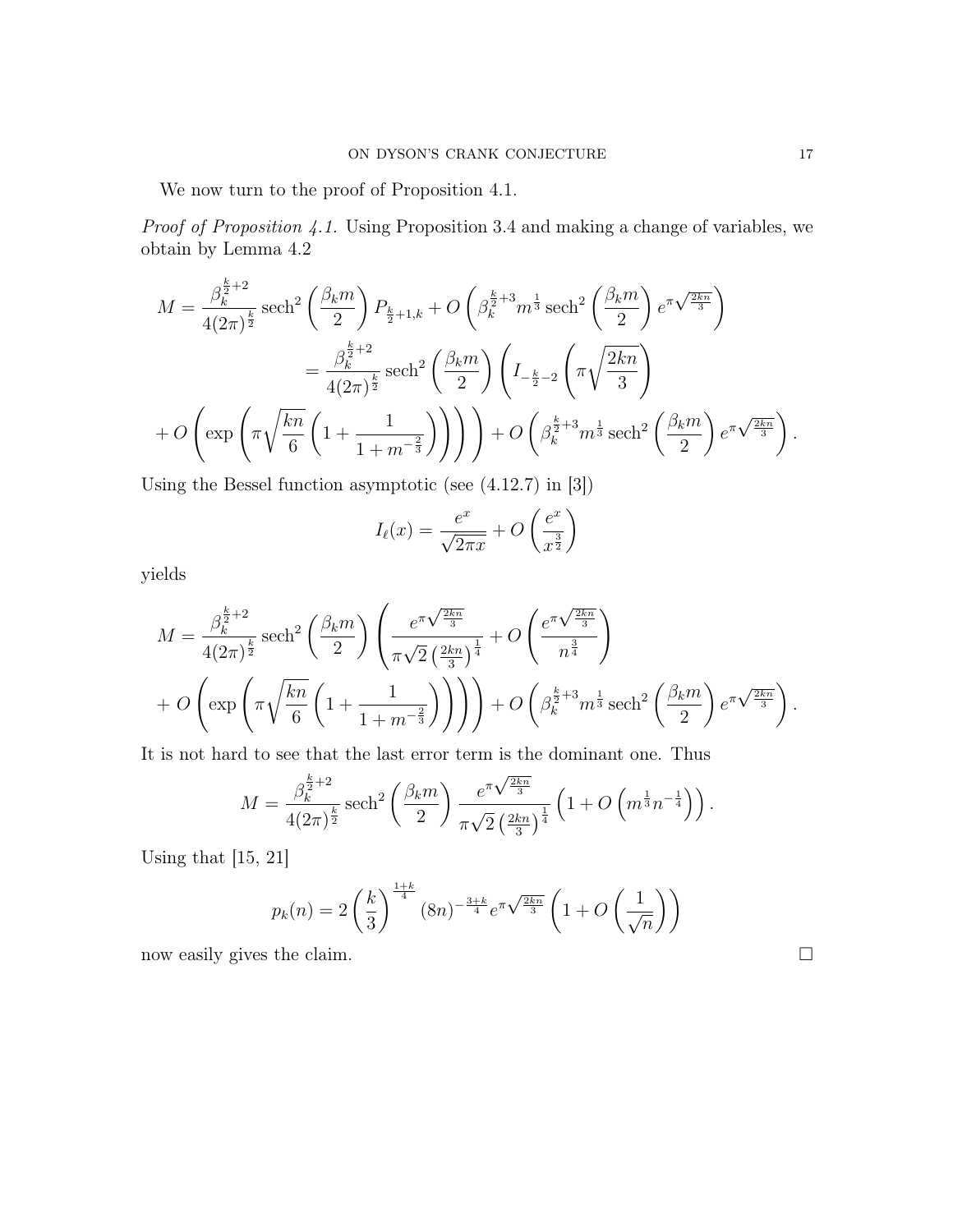4.2. The error arc. We finally bound  $E$  and show that it is exponentially smaller than M. The following proposition then immediately implies Theorem 1.4.

Proposition 4.3. As  $n \to \infty$ 

$$
E \ll n^{\frac{3-k}{4}} \exp\left(\pi \sqrt{\frac{2kn}{3}} - \frac{\sqrt{6kn}}{8\pi} m^{-\frac{2}{3}}\right).
$$

Proof. Using Proposition 3.6, we may bound

$$
E \ll \frac{\beta_k}{m^{\frac{1}{3}}} \int_{1 \le x \le \frac{\pi m^{\frac{1}{3}}}{\beta_k}} n^{\frac{3-k}{4}} \exp\left(\pi \sqrt{\frac{kn}{6}} - \frac{\sqrt{6kn}}{8\pi} m^{-\frac{2}{3}}\right) e^{\beta_k n} dx
$$
  

$$
\ll n^{\frac{3-k}{4}} \exp\left(\pi \sqrt{\frac{2kn}{3}} - \frac{\sqrt{6kn}}{8\pi} m^{-\frac{2}{3}}\right).
$$

### 5. Numerical data

 $\Box$ 

We illustrate our results in 2 tables.

| ыс ош темпь ш 4 таріся. |                             |                                  |                                                 |
|-------------------------|-----------------------------|----------------------------------|-------------------------------------------------|
| $\boldsymbol{n}$        | M(0,n)                      | M(0,n)                           | $\frac{M(0,n)}{\widetilde{M}(0,n)}$             |
| 20                      | 41                          | $\sim 45$                        | $\sim 0.912$                                    |
| 50                      | 8626                        | $\sim 9261$                      | $\sim 0.931$                                    |
| 500                     | $3.228743492 \cdot 10^{19}$ | $\sim 3.298285542\cdot 10^{19}$  | $\sim 0.979$                                    |
| 1000                    | $2.403603986\cdot 10^{29}$  | $\sim 2.439699707 \cdot 10^{29}$ | $\sim 0.985$                                    |
|                         |                             |                                  |                                                 |
| $\boldsymbol{n}$        | M(1,n)                      | M(1,n)                           | M(1,n)                                          |
| 20                      | 38                          | $\sim$ 44                        | $\overline{\widetilde{M}(1,n)}$<br>$\sim 0.863$ |
| 50                      | 8541                        | $\sim 9185$                      | $\sim 0.930$                                    |
| 500                     | $3.226300403 \cdot 10^{19}$ | $\sim 3.295574297\cdot 10^{19}$  | $\sim 0.979$                                    |
| 1000                    | $2.402671309 \cdot 10^{29}$ | $\sim 2.438696696 \cdot 10^{29}$ | $\sim 0.985$                                    |

where we set  $\widetilde{M}(m, n) := \frac{\beta}{4} \text{sech}^2(\frac{\beta m}{2})$  $\frac{2^m}{2}$ ) $p(n)$ .

## **REFERENCES**

- [1] G. Andrews and F. Garvan, Dyson's crank of a partition, Bull. Amer. Math. Soc. 18 (1988), 167–171.
- [2] A. Atkin and H. Swinnerton-Dyer, Some properties of partitions, Proc. Lond. Math. Soc. 4 (1954), 84–106.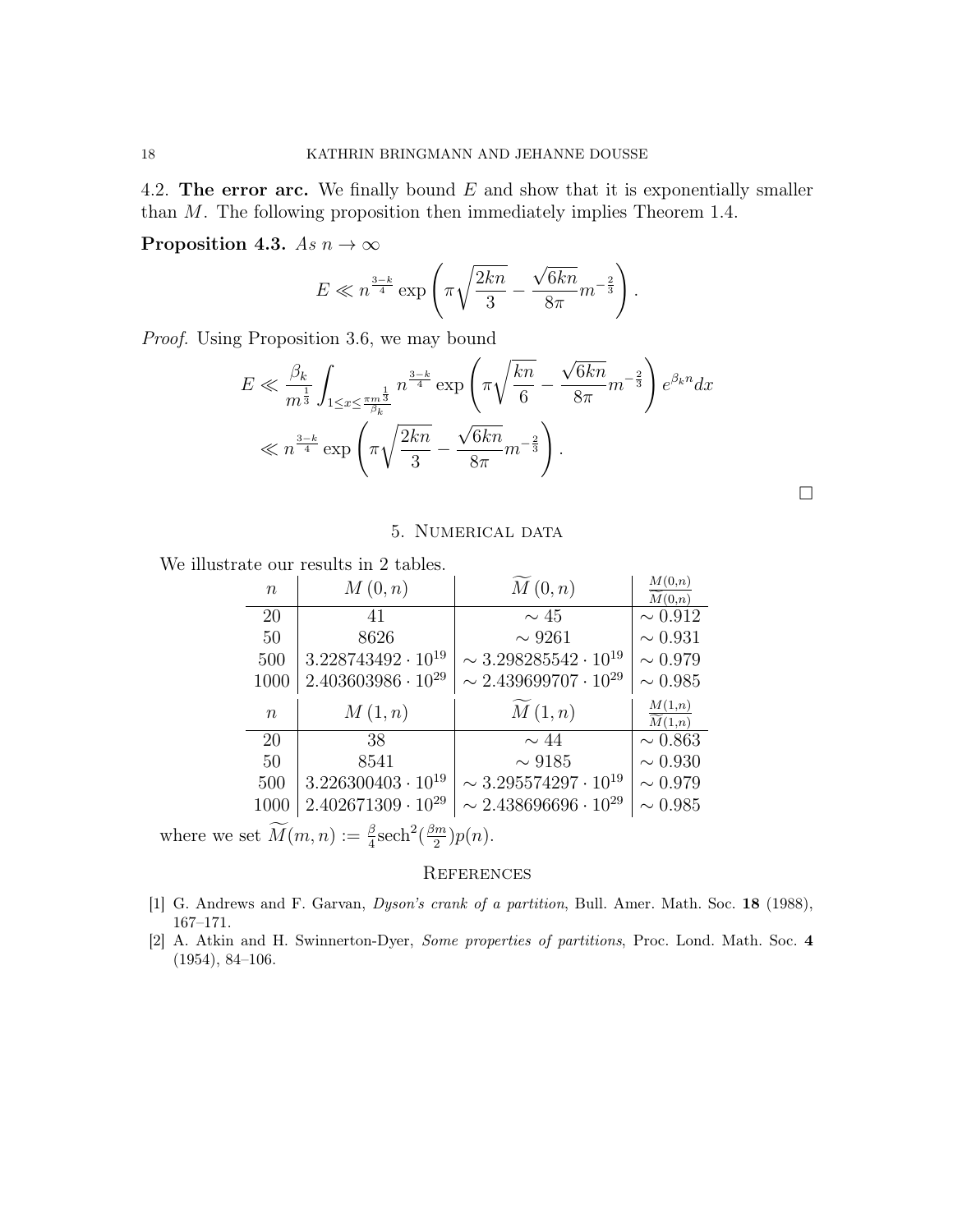- [3] G. Andrews, R. Askey, and R.Roy, Special functions, Encyclopedia Math. Appl. 71, Cambridge University Press, Cambridge 1999.
- [4] G. Arken, Modified Bessel functions, Mathematical Methods for Physicists, 3rd ed., Orlando, FL: Academic Press (1985), 610–616.
- [5] K. Bringmann, K. Mahlburg, and R. Rhoades, Asymptotics for rank and crank moments, Bull. Lond. Math. Soc. 43 (2011), 661-672.
- [6] K. Bringmann and J. Manschot, Asymptotic formulas for coefficients of inverse theta functions, submitted for publication.
- [7] K. Bringmann and K. Ono, *Dyson's ranks and Maass forms*, Ann. of Math.  $171$  (2010), 419–449.
- [8] F. Dyson, Some guesses in the theory of partitions, Eureka (Cambridge) 8 (1944), 10–15.
- [9] F. Dyson, Mappings and symmetries of partitions, J. Combin. Theory, Ser. A 51 (1989), 169– 180.
- [10] A. Erdélyi, W. Magnus, F. Oberhettinger, and F. Tricomi, Higher transcendental functions, Vol. I, Robert E. Krieger Publishing Co., Inc., Melbourne, Fla. (1981)
- [11] A. Folsom and R. Masri, Equidistribution of Heegner points and the partition function, Math. Ann. 348 (2011), 3724–3759.
- [12] F. Garvan, New combinatorial interpretations of Ramanujan's partition congruences mod 5, 7, and 11, Trans. Amer. Math. Soc. **305** (1988), 47-77.
- [13] L. Göttsche, The Betti numbers of the Hilbert scheme of points on a smooth projective surface, Math. Ann. 286 (1990), 193–207.
- [14] P. Hammond and R. Lewis, *Congruences in ordered pairs of partitions*, Int. J. Math. 2004 (2004), 2509-2512.
- [15] G. Hardy and S. Ramanujan, Asymptotic formulae for the distribution of integers of various types, Proc. Lond. Math. Soc. 16 (1918), 112–132.
- [16] T. Hausel and Rodriguez-Villegas Cohomology of large semiprojective hyperkaehler varieties, preprint.
- [17] B. Kim, E. Kim, and J. Seo, Asymptotics for q-expansions involving partial theta functions, in preparation.
- [18] D. Lehmer, On the remainders and convergence of the series for the partition function, Trans. Amer. Math. Soc. 46 (1939), 362–373.
- [19] K. Mahlburg, Partition congruences and the Andrews-Garvan-Dyson crank, Proc. Natl. Acad. Sci. 102 (2005), 15373–15376.
- [20] H. Rademacher, Topics in analytic number theory, Die Grundlagen der math. Wiss., Band 169, Springer Verlag, Berlin (1973).
- [21] H. Rademacher and H. Zuckerman, On the Fourier coeffcients of certain modular forms of positive dimension, Ann. of Math. 39 (1938), 433–462.
- [22] S. Ramanujan, Congruence properties of partitions, Math. Z. 9 (1921), 147–153.
- [23] E. Wright, Asymptotic partition formulae II. Weighted partitions., Proc. Lond. Math. Soc. 36 (1933), 117–141.
- [24] E. Wright, *Stacks (II)*, Q. J. Math. **22** (1971), 107-116.